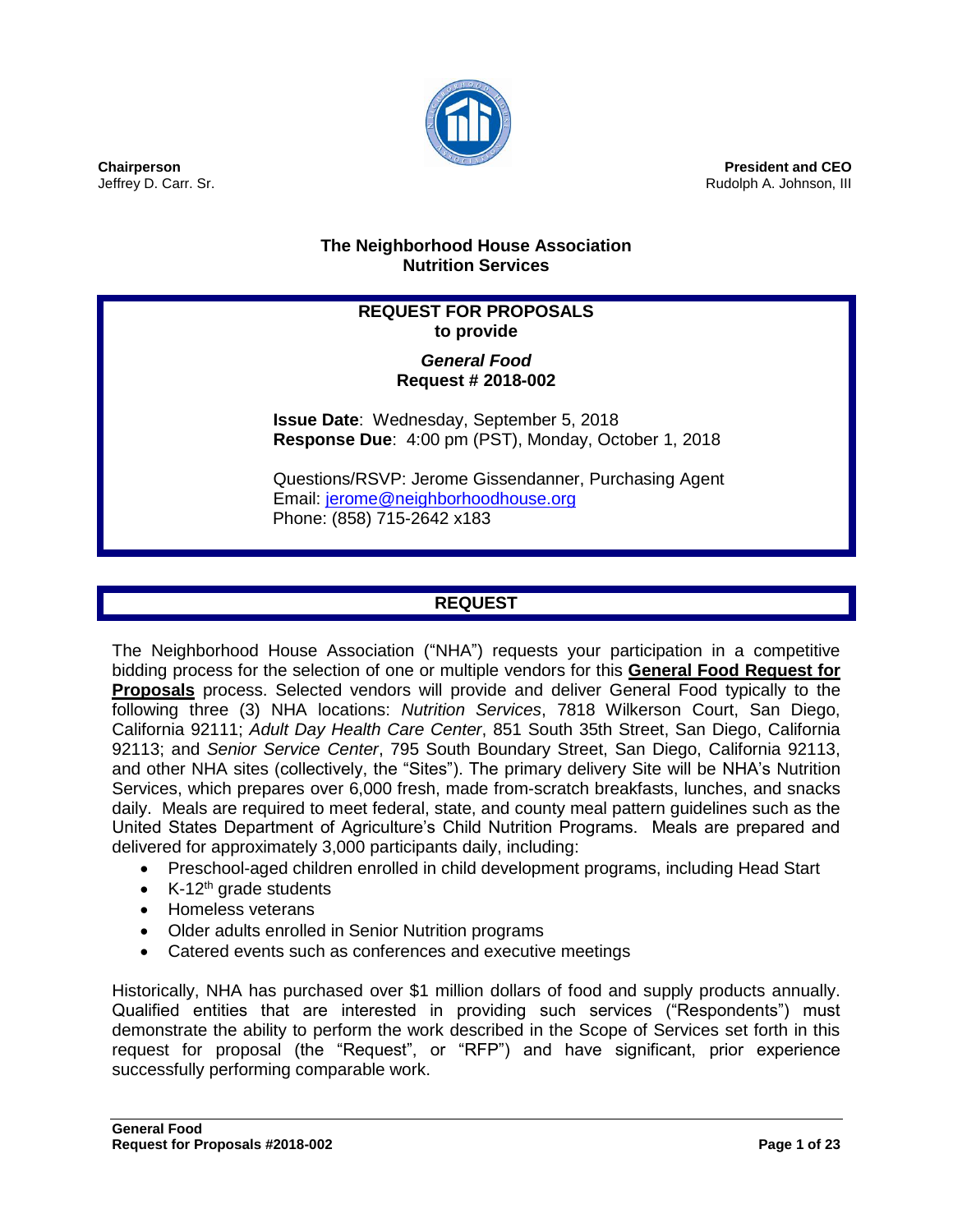# **TIME LINE**

| <b>Event</b>                                                             | <b>Date</b>                   |
|--------------------------------------------------------------------------|-------------------------------|
| <b>RFP Published</b>                                                     | Wednesday, September 5, 2018  |
| <b>RSVP Date for Mandatory Nutrition Services</b><br><b>Bidders Tour</b> | September 13, 2018 4:00 PM    |
| <b>Mandatory NHA Nutrition Services Bidders</b><br>Tour                  | September 18, 2018, 9:30 AM   |
| Deadline for RFP Questions                                               | September 21, 2018 at 4:00 PM |
| Last Day to Post Responses to Questions                                  | September 26, 2018 by 4:00 PM |
| RFP Submission Deadline & RFP Closed                                     | October 1, 2018 at 4:00 PM    |
| Request for Best and Final Offer                                         | October 5, 2018               |
| <b>Bidder Oral Presentation</b>                                          | October 10 and 12, 2018       |
| <b>Bid Award Letters</b>                                                 | October 19, 2018              |
| <b>Contracts Sent to Awardees</b>                                        | November 1, 2018              |
| <b>Vendor Contract Final Execution</b>                                   | December 1, 2018              |
| <b>Contract Start Date</b>                                               | January 1, 2019               |

*This Request is not an offer or commitment to purchase any goods or services or to award or enter into a contract.*

# **1.0 ABOUT NEIGHBORHOOD HOUSE ASSOCIATION**

Neighborhood House Association (NHA) is a California nonprofit, public benefit corporation and recognized as a 501(c)(3) tax-exempt organization with its administrative office located at 5660 Copley Drive, San Diego, CA 92111. Having served the local community for over 100 years, NHA operates one of San Diego's largest multi-purpose human service agency that facilitates leadership in communities and assists more than 24,000 families annually. NHA operates over 120 locations throughout San Diego County, delivering services that are designed to improve the quality of life through programs related to child development, feeding seniors and assisting them to live on their own, mental health services, housing and rental assistance, and related social services. Established in 1914 as a settlement house to serve the growing immigrant population and incorporated in 1923, NHA programs currently include:

| <b>Adult Day Health Care</b> | <b>Homework Center</b>                  |
|------------------------------|-----------------------------------------|
| <b>Black Infant Health</b>   | Financial Coaching & Counseling Program |
| <b>Friendship Clubhouse</b>  | Innovisions                             |
| <b>Geriatric Specialty</b>   | <b>Nutrition Services</b>               |
| <b>Head Start</b>            | <b>Project Enable</b>                   |
| Early Head Start             | Project In-Reach                        |
| <b>HIV/AIDS Services</b>     | <b>Senior Nutrition Center</b>          |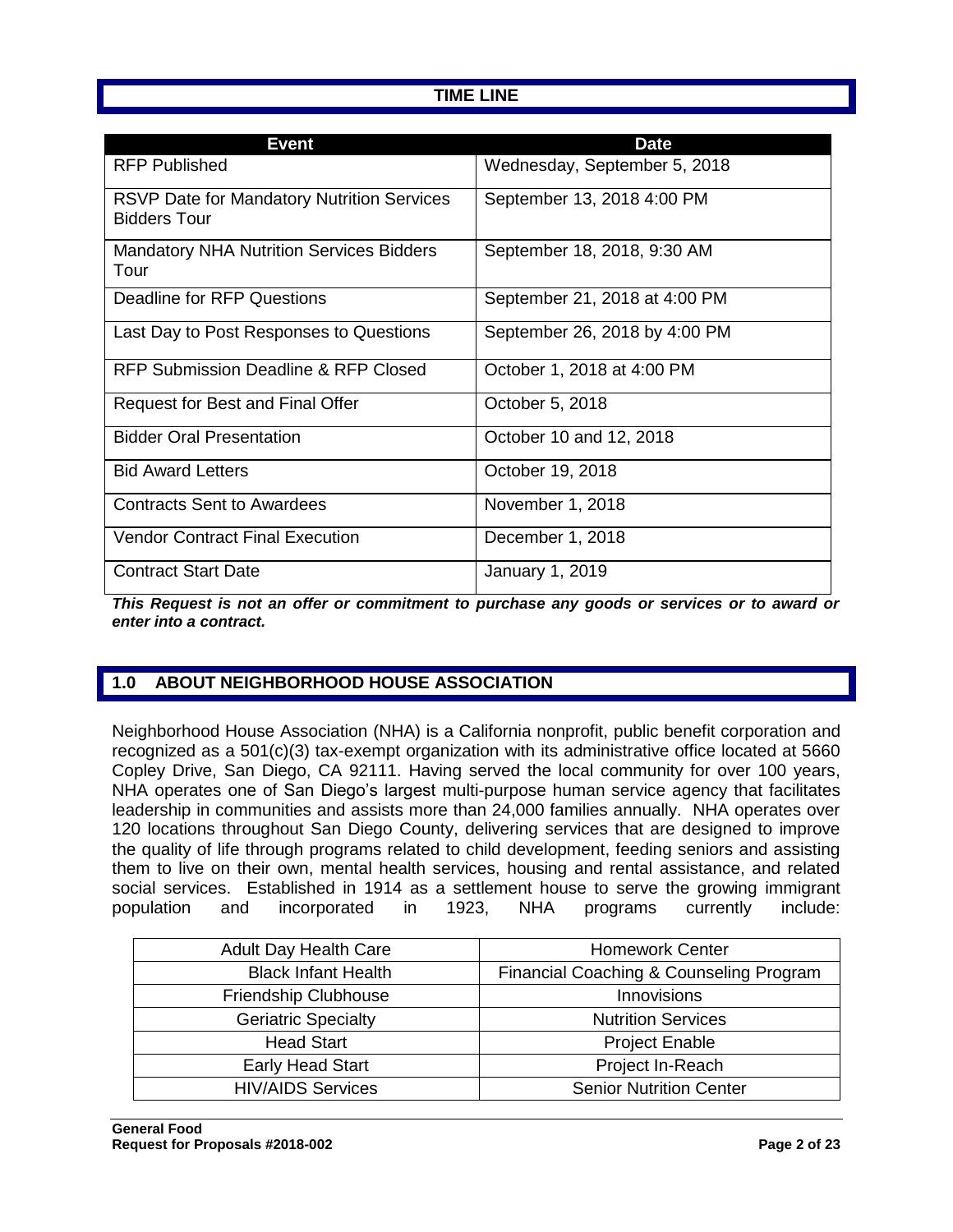NHA has adopted a corporate policy reaffirming its commitment to equal opportunity contracting. Small, local, disadvantaged, women-owned, and ethnic minority-owned businesses are encouraged to submit responses to this Request.

## **For further information, please refer to the NHA website: [www.neighborhoodhouse.org.](http://www.neighborhoodhouse.org/)**

# **2.0 NHA NUTRITION SERVICES SUMMARY AND PROJECT OBJECTIVE**

NHA's Nutrition Services currently produces and delivers over 6,000 breakfasts, lunches, and snacks made fresh and from-scratch using whole ingredients and General Foods. Meals are delivered daily to more than 50 locations throughout San Diego County. In addition to producing meals for NHA's Head Start children, Nutrition Services also vends meals to preschools, schools, senior nutrition centers, summer food service sites, and also caters meals for small and large executive meetings and conferences. Nutrition Services leads the way locally and nationally in cooking healthy meals made from scratch in a large, institutionalcooking type of operation. NHA's registered dietitian develops recipes and menus that use whole, fresh, local, natural, and organic ingredients. The menu and unique food service operation have been highlighted by the California Department of Education as best practices. In May 2012, NHA was presented the inaugural *Let's Move! Child Care* award by former First Lady Michelle Obama, for which the menu was the focal point. Pew Charitable Trusts, in conjunction with the Robert Wood Johnson Foundation, used NHA's Nutrition Services as a case study to inform the USDA of best practice models. Annual survey data over the last several years indicates that an average of 96% of parents and children say they enjoy the meals they are served by NHA.

Sourcing general food is important for various reasons including high quality nutrition, as well as to further drive home the message about healthy eating, seasonal food, and how food grows. In an effort to source more custom ordered and general food, NHA's Nutrition Services and Head Start participate in Farm to Preschool. Farm to Preschool's goal is to influence the eating habits of young children while their preferences are forming; creating healthy lifestyles through good nutrition and experiential opportunities such as gardening; and ultimately influencing policies to address the childhood obesity epidemic.

High quality food and nutrition are paramount at NHA. Many of NHA's Head Start sites have school gardens where they grow foods to use in cooking experiments. Cooking classes are provided to parents that mimic the menu served in the classroom. NHA's goal with RFP #2018- 002 is to identify vendors that is best suited to help further NHA's efforts in combatting childhood obesity by way of making healthy meals made from scratch using general foods.

A mandatory Nutrition Services Tour of NHA's Nutrition Services will be held on September 18, 2018. This 90-minute event will include an insightful overview of NHA and the agency's work in the community with a heavy focus on the agency's Nutrition Services. It will be held at NHA's Nutrition Services facility, located at 7818 Wilkerson Ct., San Diego, CA 92111. **Attendance is mandatory for bids to be considered**.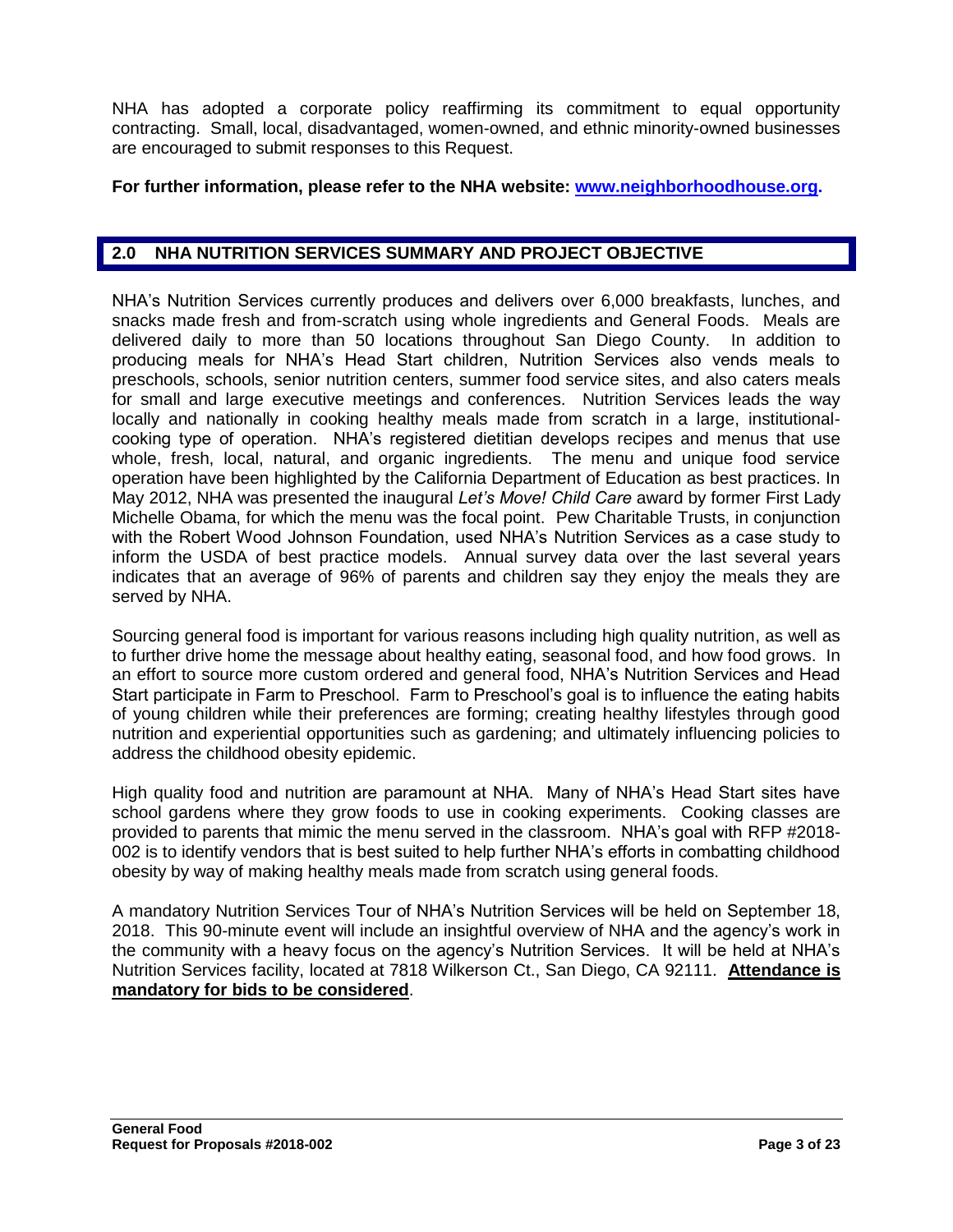# **3.0 SCOPE OF SERVICES FOR THIS REQUEST**

NHA desires to engage the services of general food companies located within (or easy access to) the San Diego County area, to supply and deliver food and supplies.

NHA needs flexibility with ordering timelines. It is preferred that orders be accepted with as little as one-day notice. Accommodating emergency orders to be delivered on the same day is also highly desired.

Services to be performed will include the delivery of General Food ordered by NHA, including those products listed in Exhibit A attached hereto and incorporated herein by this reference. Please note that the produce listed in Exhibit A is intended to represent only those items frequently used at NHA sites and actual orders made by NHA may include additional variety.

Respondent should anticipate and be equipped to accept, process, and perform orders made over the phone, internet, or email by NHA. Additionally, respondent should be equipped to perform NHA deliveries, within the specified timeframe, on a daily, twice-weekly and/or weekly delivery schedule, to the extent required by NHA to maintain optimum stock levels. Delivery times must be prior to 1:30PM and be negotiated on a case-by-case basis. Food and Supply demand will likely fluctuate from week to week and month to month.

**Services must be performed in accordance with the specifications, terms and conditions of a fully executed written contract. Such terms include, but are not limited to, applicable federal and California Department of Food and Agriculture standards regulating food quality and wholesomeness**. A specimen of NHA's standard contract terms and conditions is attached to this Request, in the document entitled "Specimen Contract", attached hereto as **Exhibit B** and incorporated herein by this reference.

The anticipated start date for work on this project is January 1, 2019. The expected contract term is expected to be a total of five (5) years that is expected to be an initial one-year contract term with 4 additional option year awards in one year increments. The option year awards are at the discretion of NHA.

## **4.0 QUESTIONS, RESPONSE REQUIREMENTS, AND CONTENT**

Prior to submitting a response, the Respondent must carefully review this Request and any addenda subsequently issued. The Respondent is responsible for seeking any clarification or information needed to respond. Questions must be submitted via email to: Jerome Gissendanner, Purchasing Agent, at [jerome@neighborhoodhouse.org.](mailto:jerome@neighborhoodhouse.org) Please refer to the Time Line in this RFP for dates pertaining to the question and answer deadlines. The Respondent is solely responsible for any deficiencies in the response submitted.

The Respondent must review the terms and conditions set forth in the NHA Sample General Food in the Request Response Submittal Form, attached hereto as Exhibit "C", specifically identify any provisions the Respondent finds unacceptable or desires to negotiate. The Respondent is solely responsible for all costs, direct and/or indirect, that it incurs by responding to this Request. NHA will incur no obligation or liability in connection with the submittal of a response.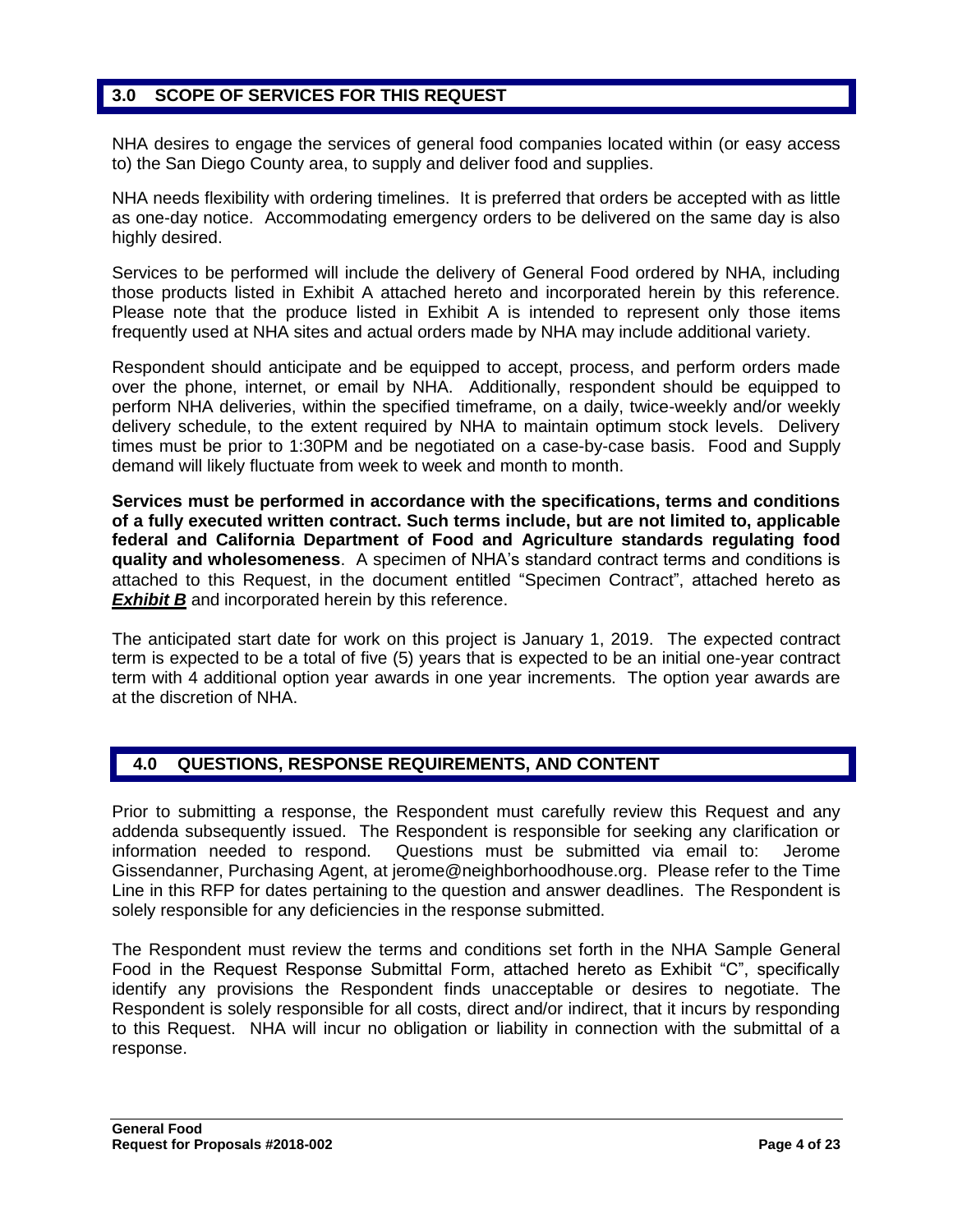A responsive submittal must include the following:

- 1. A completed **Exhibit A -** Product Price List(s) The total price listed on Exhibit A must be provided on the same option submittal form under Exhibit C.
- 2. A completed and signed **Exhibit C** NHA Request Response Submittal Form;
- 3. A completed **Exhibit D** Vendor References Form listing of at least three (3) relevant client references that NHA may contact.
- 4. A signed **Exhibit E** Certifications page;
- 5. A brief description of the firm or business entity, including business history, number of employees, organization structure, ownership structure and expertise, and résumés for principals or employees who would perform the Services in this Request; *or* in the case of an individual Respondent, a detailed personal résumé or curriculum vitae;
- 6. A detailed listing and description of experience, specialized training, and other information that demonstrates the Respondent's expertise and capacity to provide the Services specified in this Request:
- 7. A detailed description of the notification, hold and recall procedures Respondent would perform, in the event of a food product and/or supply recall;
- 8. Online ordering instructions, demonstrating the procedures NHA would need to follow to place online orders to Respondent. Please include anticipated processing times and other pertinent information related to orders placed via the Internet;
- 9. Respondent's financial rating and any documentation which indicates the most current financial stability of Respondent's business operations and credit worthiness, including but not limited to, Dun & Bradstreet (D-U-N-S) rating(s), recent year-end financial statements, etc.;
- 10. A statement by Respondent disclosing potential and/or pending *material* litigation;
- 11. Any other relevant information that Respondent believes would assist NHA in evaluating the submittal, including a statement by Respondent which clearly identifies any business relationship that Respondent believes may give rise to a conflict of interest, if selected to provide the Services in this Request.

# **5.0 PRODUCT PRICE LISTS**

The Product Price Lists, attached hereto as **Exhibit A** are a compilation of the General Food products ordered most frequently by NHA. Multiple bids may be selected. Product Price Lists contain the listing of products. *Respondents are not to alter any items preprinted on these price list sheets. For accurate cost comparisons, price must be provided for the pack quantity and pack size indicated on the sheets.*

The total cost for Exhibit A must be included in **Exhibit C -** *Request Response Submittal Form.*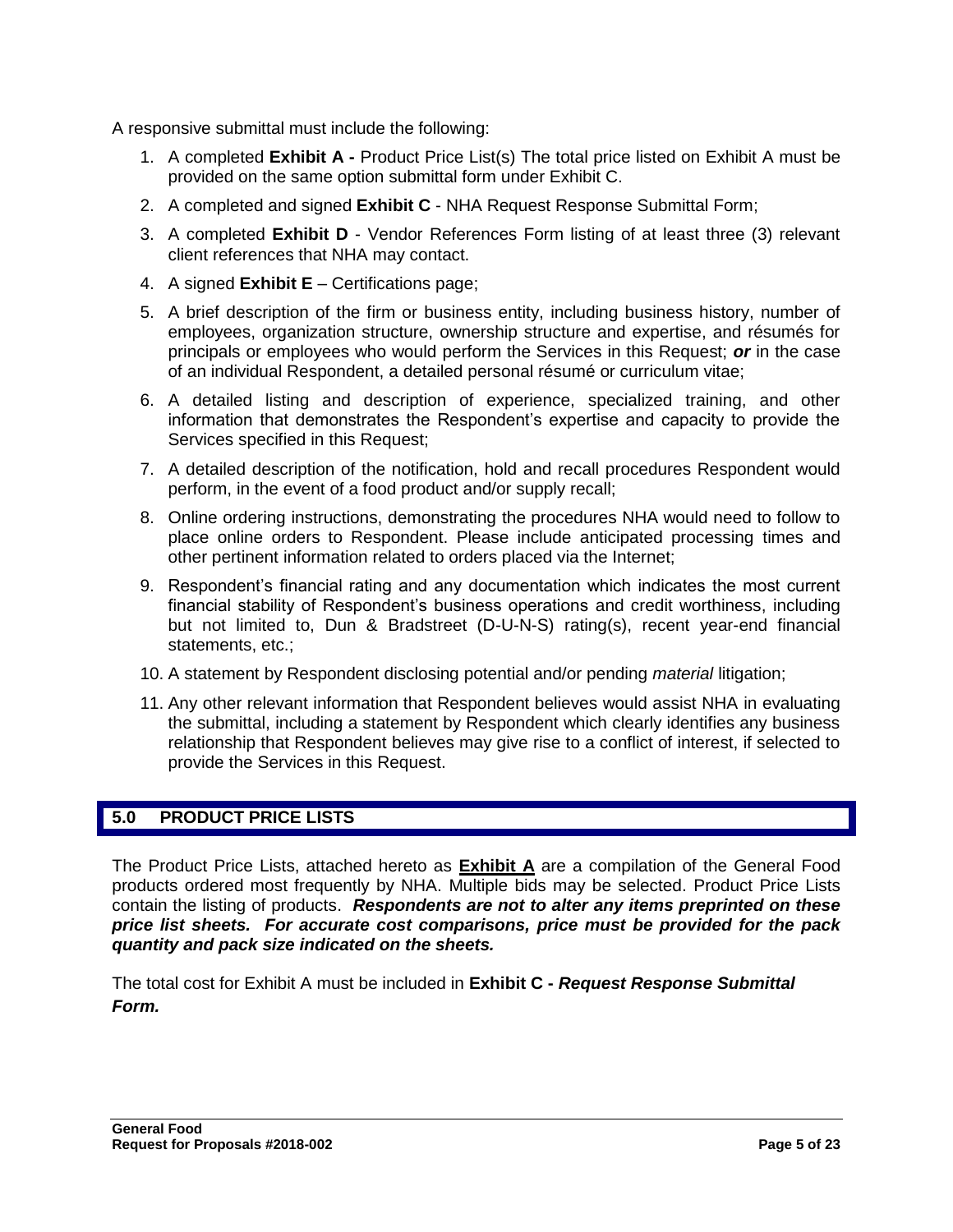#### **6.0 RESPONSE SUBMITTAL PROCEDURES**

Prior to submitting a response, Respondent must carefully review this Request and any addenda subsequently issued. Respondent is responsible for seeking any clarification or information needed to respond. Respondent is solely responsible for any deficiencies in the response submitted.

#### **Addenda**

Any material changes to this Request resulting from either a Clarification, submitted by a prospective Respondent, or a business decision of NHA, will be posted on NHA's website. All changes in such addenda shall supersede or supplement this Request. Respondents are solely responsible for determining whether any addenda have been issued prior to submittal of a response.

#### **Quotations**

All prices and quotations must be in ink or typewritten. No pencil figures or erasures permitted. Mistakes may be crossed out and corrections inserted adjacent thereto and must be initialed in ink by person signing quotation. No oral or telephone quotations or modifications will be accepted.

#### **Bid Submittal Package**

Submit a complete proposal package to NHA no later than **Monday, October 1, 2018 at 4:00 PM** in the following manner:

- 1. One original hard copy bid clearly marked, "Original."
- 2. Five hard copies clearly marked, "Copy."
- 3. One W-9 Form

Respondent must submit the Bid Submittal Package in typed or printed document form, on 8½" x 11", white paper, in a sealed envelope(s). All documents listed above must be identical. Hard copy submissions may be hand-delivered or mailed and must be received by NHA by the deadline listed in the timeline above.

Hard copy submissions must be sealed in an envelope addressed to:

Neighborhood House Association Attn: Jerome Gissendanner, Purchasing Agent Procurement Division – RFP #2018-002 5660 Copley Drive, San Diego, CA 92111

Only complete bid proposals will be considered. Bids with missing information will be considered incomplete and may not be considered in the competitive bid analysis.

#### **RFP Submissions Deadline and Closure**

RFP #2018-002 will close on **Monday, October 1, 2018 at 4:00 PM**. Late submissions will not be accepted under this solicitation. **ALL proposals** must be received and date/time stamped at NHA no later than the stated deadline.

#### **Award Notification to Bidders**

Respondents will be notified in writing of the solicitation outcome after the evaluation committee has recommended and the Board of Directors has approved the Awardee.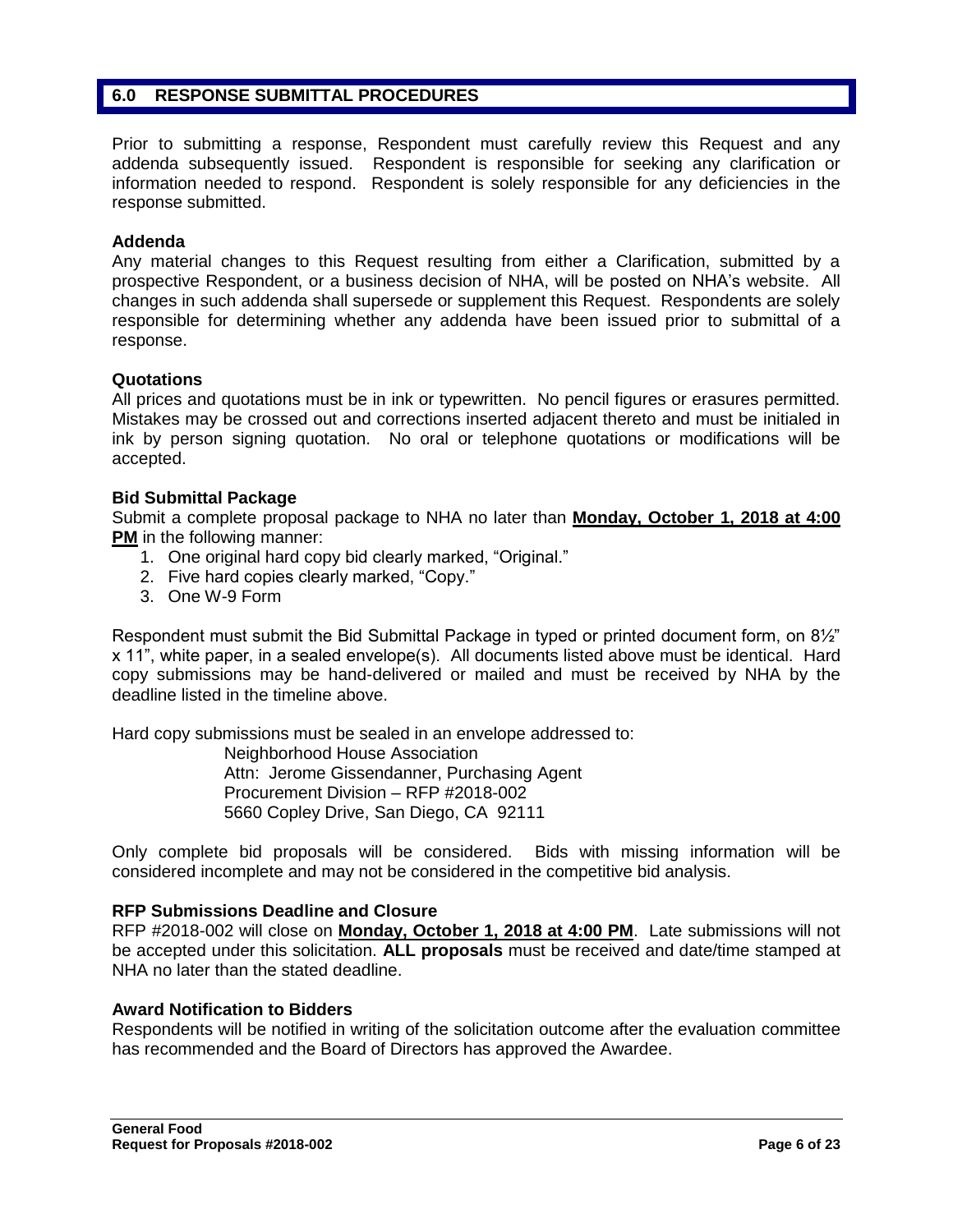#### **Withdrawal of Submittal**

A Respondent may withdraw its proposal by written request at any time prior to the submittal deadline. NHA will shred, not return, the submittal package.

## **7.0 CONFIDENTIALITY**

Respondent may have or may be provided access to NHA's proprietary items or confidential information, including but not limited to, all the information acquired by Respondent for the purpose of developing a response to this Request ("Confidential Information"). Respondent understands and agrees to maintain the confidentiality of NHA's Confidential Information in accordance with this RFP and any separate nondisclosure agreement(s) which expressly references the disclosure(s) between Respondent and NHA. At a minimum, Respondent agrees that it shall not make NHA's Confidential Information available to any third party without the written consent of NHA and that title and ownership of the Confidential Information provided by NHA to Respondent shall remain the exclusive property of NHA.

Respondent agrees to immediately notify, in writing, NHA's authorized representative in the event Respondent determines or has reason to suspect a breach of this requirement.

**Proprietary Information.** Certain documents in NHA's possession are subject to inspection and copying pursuant to Federal Head Start, the United States Department of Agriculture (USDA) and California Department of Education (CDE) regulations; however, the foregoing regulations do not require disclosure of proprietary information that constitutes a trade secret under California law. NHA will attempt to protect legitimate proprietary information included in any submittal, but shall not be liable for the disclosure of any proprietary information.

Proprietary information included with a response submittal must be separately bound and clearly labeled with the words "Confidential Proprietary Information." Appropriate reference to this separately bound information must be made in the body of the submittal. *Marking the*  entire submittal as proprietary will result in it being rejected and returned to the *Respondent participant unread.*

## **8.0 SELECTION PROCESS**

This Request is seeking to identify the Respondents most qualified to provide the Services. NHA, in its sole discretion, will determine which Respondents are most qualified to provide the Services, based on the information in the response submittals. These Respondents may be asked to interview with NHA representatives and respond to questions regarding the submittal response. NHA, in its sole discretion, will make its final selection of the Respondent(s) whose experience, expertise, reputation, capabilities and past performance is determined to be best suited for the performance of the Services. NHA's decision is final and is not subject to any form of administrative review, appeal or protest.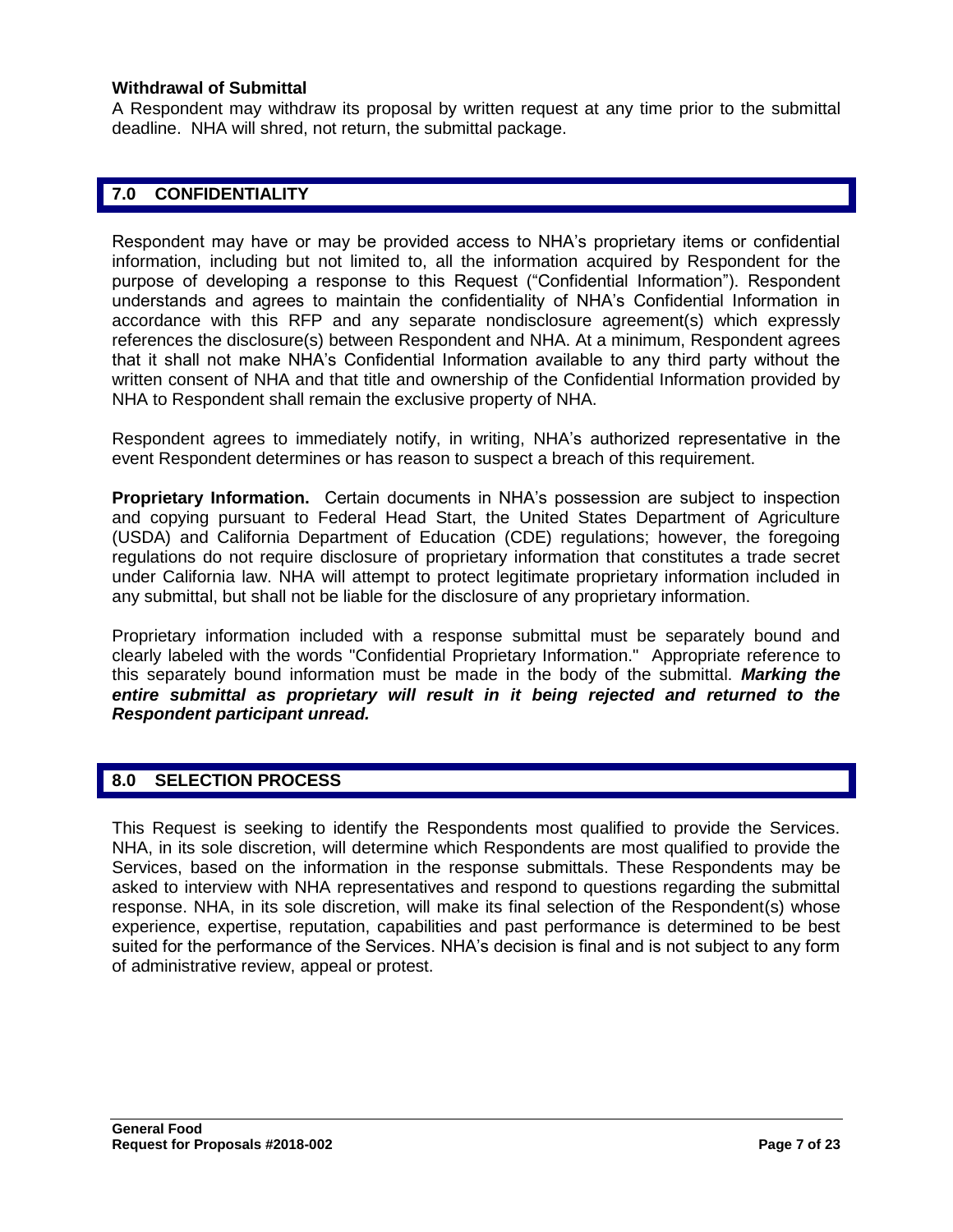## **9.0 CONTRACTING PROCESS**

Neither this Request nor the selection of a Respondent(s) will create a binding commitment on NHA. Upon completion of the selection process, NHA will award a contract(s) to the party(ies) whom it elects to provide the Services in this Request. A binding commitment will only occur (i) when a contract between NHA and the successful Respondent has been fully executed; and (ii) when the successful Respondent(s) furnishes sufficient evidence that it has satisfied each of the insurance requirements referenced in the final contract.

# **10.0 FEDERAL NONDISCRIMINATION STATEMENT**

In accordance with Federal civil rights law and U.S. Department of Agriculture (USDA) civil rights regulations and policies, the USDA, its Agencies, offices, and employees, and institutions participating in or administering USDA programs are prohibited from discriminating based on race, color, national origin, sex, disability, age, or reprisal or retaliation for prior civil rights activity in any program or activity conducted or funded by USDA.

Persons with disabilities who require alternative means of communication for program information (e.g. Braille, large print, audiotape, American Sign Language, etc.), should contact the Agency (State or local) where they applied for benefits. Individuals who are deaf, hard of hearing or have speech disabilities may contact USDA through the Federal Relay Service at (800) 877-8339. Additionally, program information may be made available in languages other than English.

To file a program complaint of discrimination, complete the [USDA Program Discrimination](http://www.ocio.usda.gov/sites/default/files/docs/2012/Complain_combined_6_8_12.pdf)  [Complaint Form,](http://www.ocio.usda.gov/sites/default/files/docs/2012/Complain_combined_6_8_12.pdf) (AD-3027) found online at: [How to File a Complaint,](http://www.ascr.usda.gov/complaint_filing_cust.html) and at any USDA office, or write a letter addressed to USDA and provide in the letter all of the information requested in the form. To request a copy of the complaint form, call (866) 632-9992. Submit your completed form or letter to USDA by:

- (1) Mail: U.S. Department of Agriculture Office of the Assistant Secretary for Civil Rights 1400 Independence Avenue, SW Washington, D.C. 20250-9410;
- (2) Fax: (202) 690-7442; or
- (3) Email: program.intake@usda.gov.

This institution is an equal opportunity provider.

The following Exhibits are attached hereto and incorporated herein:

- **Exhibit A –** General Food Price List
- **Exhibit B -** Sample Specimen Contract
- **Exhibit C -** Response Request Submittal Form
- **Exhibit D Vendor Reference Form**
- **Exhibit E -** Certifications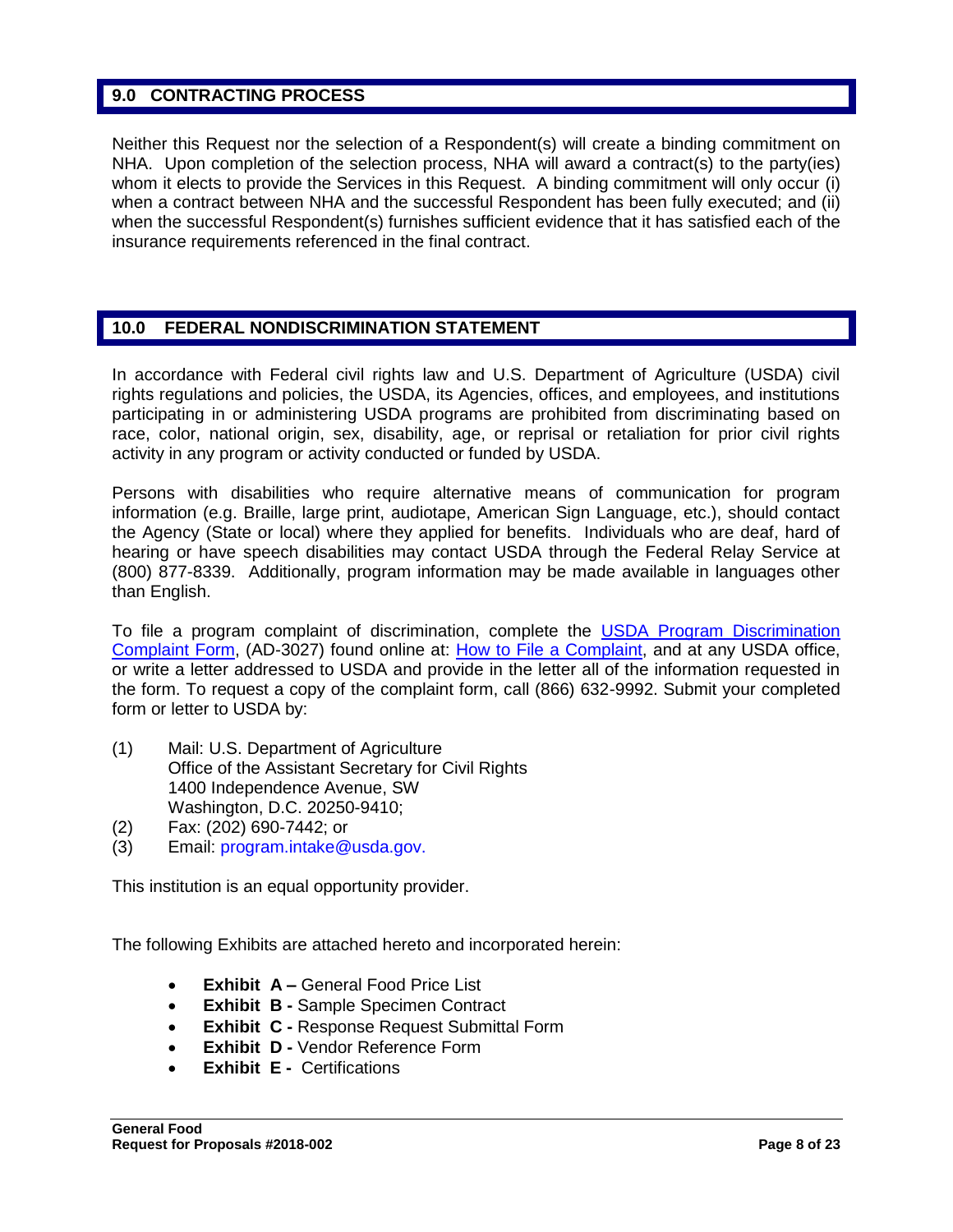# **EXHIBIT "A" General Food "Product Price List and Delivery Site"**

| <b>Item</b><br><b>Number</b> | <b>Item</b><br><b>Description</b>         | <b>Pack</b><br><b>Quantity</b> | <b>Pack</b><br><b>Size</b> | <b>Price</b> |
|------------------------------|-------------------------------------------|--------------------------------|----------------------------|--------------|
| 1                            | Muffin Mini Bran                          | 90                             | 1.5 oz                     |              |
| $\overline{2}$               | Cereal Granola Oat n Honey                | 4                              | 44 oz                      |              |
| 3                            | <b>Cracker Wheats Wheatsworth</b>         | 500                            | 2 PK                       |              |
| $\overline{4}$               | Cereal Corn Chex                          | 4                              | 33 oz                      |              |
| 5                            | <b>Cereal Rice Chex</b>                   | 4                              | 33 oz                      |              |
| 6                            | Muffin English Plain forksplit            | 12                             | 6 CT                       |              |
| $\overline{7}$               | Pasta Spaghetti Whole Wheat               | 12                             | 13.25 oz                   |              |
| 8                            | Pasta Spaghetti 10 Inch                   | $\overline{2}$                 | 10 <sub>lb</sub>           |              |
| 9                            | Detergent Machine Solid Power XL          | 4                              | 9 <sub>lb</sub>            |              |
| 10 <sup>1</sup>              | Sanitizer Oasis 146 Multi Quat            | 1                              | $2.5$ gal                  |              |
| 11                           | Cleaner Floor Sanitizing Wash n Walk      | 1                              | $2.5$ gal                  |              |
| 12                           | Cleaner Degreaser Orange Force Oasis      | 1                              | $2.5$ gal                  |              |
| 13                           | Towel Roll Non-Perforated 7.75 White      | 6                              | 700 ft                     |              |
| 14                           | Tissue Toilet Mini Jumbo 2-ply            | 12                             | 750 ft                     |              |
| 15                           | <b>Rice Parboiled Perfect</b>             | 1                              | 25 <sub>1b</sub>           |              |
| 16                           | Rice Brown Parboiled Whole Grain          | 1                              | 25 lb                      |              |
| 17                           | <b>Tomato Ground Unpeeled Heavy Puree</b> | 6                              | #10                        |              |
| 18                           | <b>Bean Black</b>                         | 6                              | #10                        |              |
| 19                           | Bean Pinto Fancy                          | 6                              | #10                        |              |
| 20                           | Bean Garbanzo Fancy No Sulfite            | 6                              | #10                        |              |

Site: NHA Nutrition Services, 7818 Wilkerson Court, San Diego, CA 92111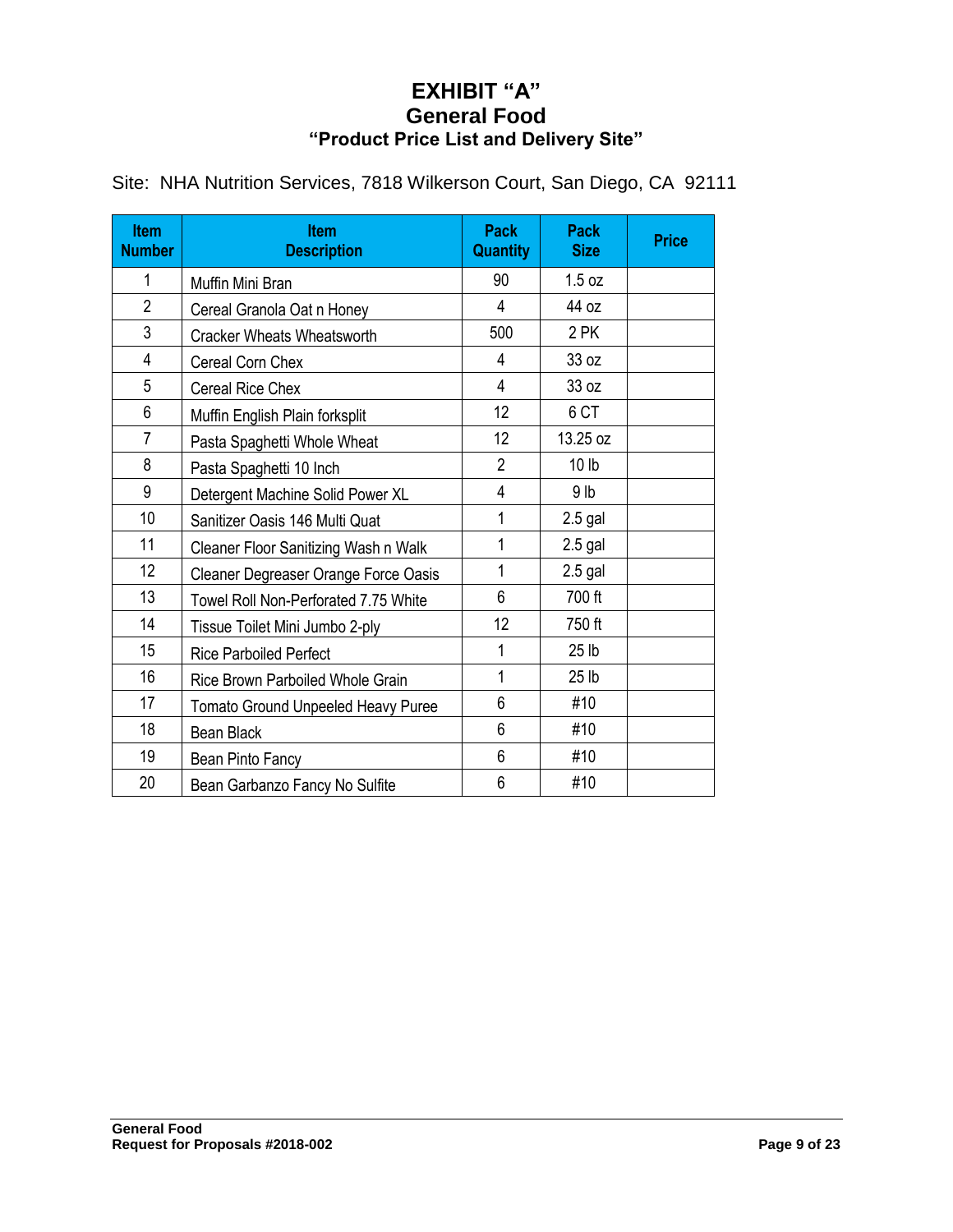

**President and CEO** Rudolph A. Johnson, III

# **EXHIBIT B**

## **SPECIMENT CONTRACT**

## **(Sample)**

#### **STANDARD VENDOR'S AGREEMENT Contract #\_\_\_\_\_\_\_\_\_\_\_\_\_\_\_\_\_\_**

This agreement is entered into effective [Date] ("Agreement"), by and between The Neighborhood House Association, a California non-profit, public benefit corporation with primary offices located at 5660 Copley Drive, San Diego, California 92111 ("NHA") and \_\_\_\_\_\_\_\_\_\_\_\_, a \_\_\_\_\_\_\_\_\_, with primary offices located at \_\_\_\_\_\_\_\_\_\_\_\_\_\_\_\_ ("Vendor"). NHA and Vendor are collectively referred hereto as (the "Parties")

## **RECITALS**

WHEREAS, NHA is contracted through various governmental agencies, including the United States Department of Agriculture ("USDA"), Federal Department of Health & Human Services ("OHS") and the California Department of Education ("CDE") to provide food, beverage and nutrition services to seniors and children residing in communities located throughout San Diego County;

WHEREAS, Vendor is engaged in the food and beverage procurement and delivery service business;

WHEREAS, NHA desires to secure the services of Vendor and Vendor desires to provide food and beverage procurement and delivery services to locations one or more locations in San Diego County;

NOW THEREFORE, in consideration of the mutual covenants and conditions herein, NHA and Vendor (collectively the "Parties") agree as follows:

#### **SECTION 1. SCOPE OF SERVICES**

**1.1** NHA desires to engage the services of Vendor (i) to supply and deliver the food and products listed in the document titled "Product Price List" (hereinafter, the "Products"), attached hereto as **Exhibit "A**" and incorporated herein by reference. Select Products are to be delivered by Vendor to the locations (the "Sites") also referenced in **Exhibit "A**".

**1.2** Vendor should anticipate and be equipped (A) to accept, process and perform Product orders made by NHA, via the Internet; and (i) to perform deliveries on a daily, twice-weekly and/or weekly delivery schedule, to the extent requested by NHA's Project Manager, referenced in Section 9.3 below. NHA demand for Products will likely fluctuate from week to week and month to month. Each Site operates during the time periods and schedule listed on **Exhibit "A".**

**Chairperson** Jeffrey D. Carr, Sr.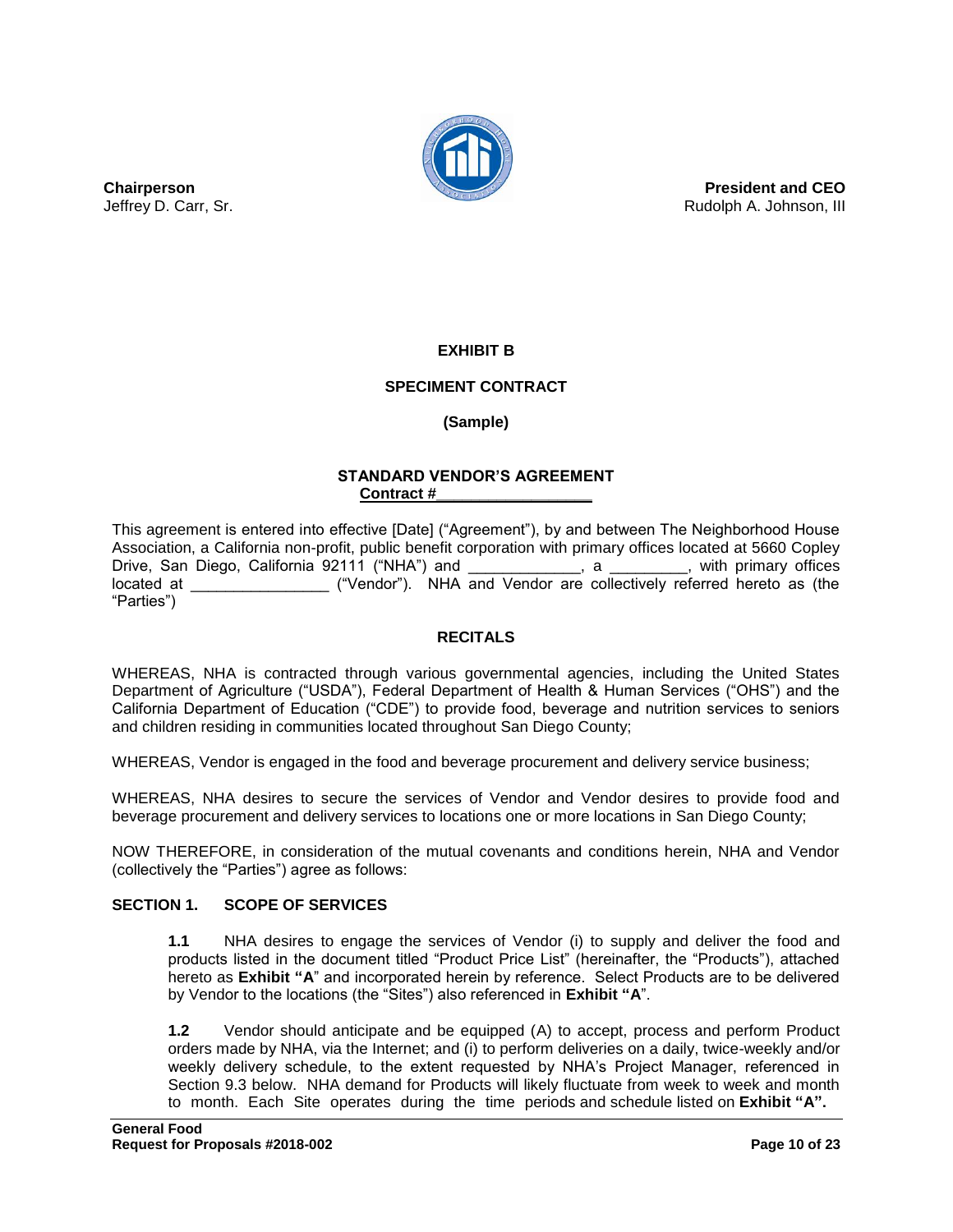#### **SECTION 2. FOOD QUALITY AND HEALTH STANDARDS**

**2.1** Employees' Health Statements Required. Vendor agrees that each of Vendor's employees who are engaged in preparing, handling, serving and storing the Products, shall meet California and local Health Department requirements. All employees engaged in preparing, handling and/or serving the Products shall obtain a San Diego County Food Handler's Certificate.

**2.2** Food Handling and Preparation. Vendor shall store all products in sanitary containers that are dated for effective rotation of stock on a first-in, first-out basis. Products prepared for delivery to the Sites must be cooked and/or processed in an appropriately licensed and certified food-preparation facility. Vendor shall handle and prepare all Products in compliance with public health regulations as well as other standards referenced herein as may be modified from time-totime by NHA. Vendor shall be responsible for all food storage and handling to ensure food safety and sanitation until the time of Product acceptance by NHA.

**2.3** Food Quality Standards. Vendor shall purchase and provide Products, and all other related supplies that are wholesome, of the best quality, and comply with all applicable Federal, California and local laws and regulations including, but not limited to:

- The Food and Drug Act;
- Applicable Meat Inspection Regulations;
- The Humane Slaughter of Animals Act and Humane Slaughter Regulations;
- The Official Methods of Analysis and Association of Official Analytical Chemists;
- The Federal Department of Agriculture-Products Regulations;
- The Fish Inspection Act and Regulations;
- The Meat and Canned Foods Act;
- Fresh and Processed Fruit and Vegetable Regulations;
- The U.S. Grain Act and Grain Regulations; and
- California Department of Food and Agriculture.

**2.4** Food Delivery Standards. Vendor agrees to perform the Services herein in a manner which ensures that state and local health and sanitation requirements are met at all times. Vendor agrees to comply with all state and local health regulations that apply to any food, beverage and supply products delivered to NHA, including but not limited to those Products listed in **Exhibit "A"**. All food will be properly stored, prepared, packaged and transported free of contamination and at appropriate temperatures. NHA will not be obligated to pay for any food product that is unwholesome or spoiled at time of delivery.

**2.5** Food Inspection, Acceptance & Labeling**.** Prior to delivery to each Site, Vendor shall inspect all Products for quality and compliance with the standards set forth in this Section 2. Vendor shall make certain all Products clearly display (i) "Expiration Date" labeling; and (ii) any available Child Nutrition labeling. The Site may reject delivery of any Product that reflects an expired product label date.

**2.6** Product Recall and Notification Procedures. Vendor agrees to adhere to the Product recall procedures referenced in **Appendix "I"**, attached hereto and made a part hereof.

**SECTION 3. TERM.** The Initial Term of this Agreement will commence on [End Date] and shall continue, until it automatically expires on [End Date]; unless terminated earlier as provided herein. Prior to expiration of the initial Term, this Agreement may be extended, by mutual written agreement, for four (4) additional Extension Terms of one (1) year each. NHA shall furnish Vendor written notice of its intent to extend the Agreement, not less than sixty (60) days prior to expiration.

#### **SECTION 4. PRICES, COMPENSATION AND PAYMENT**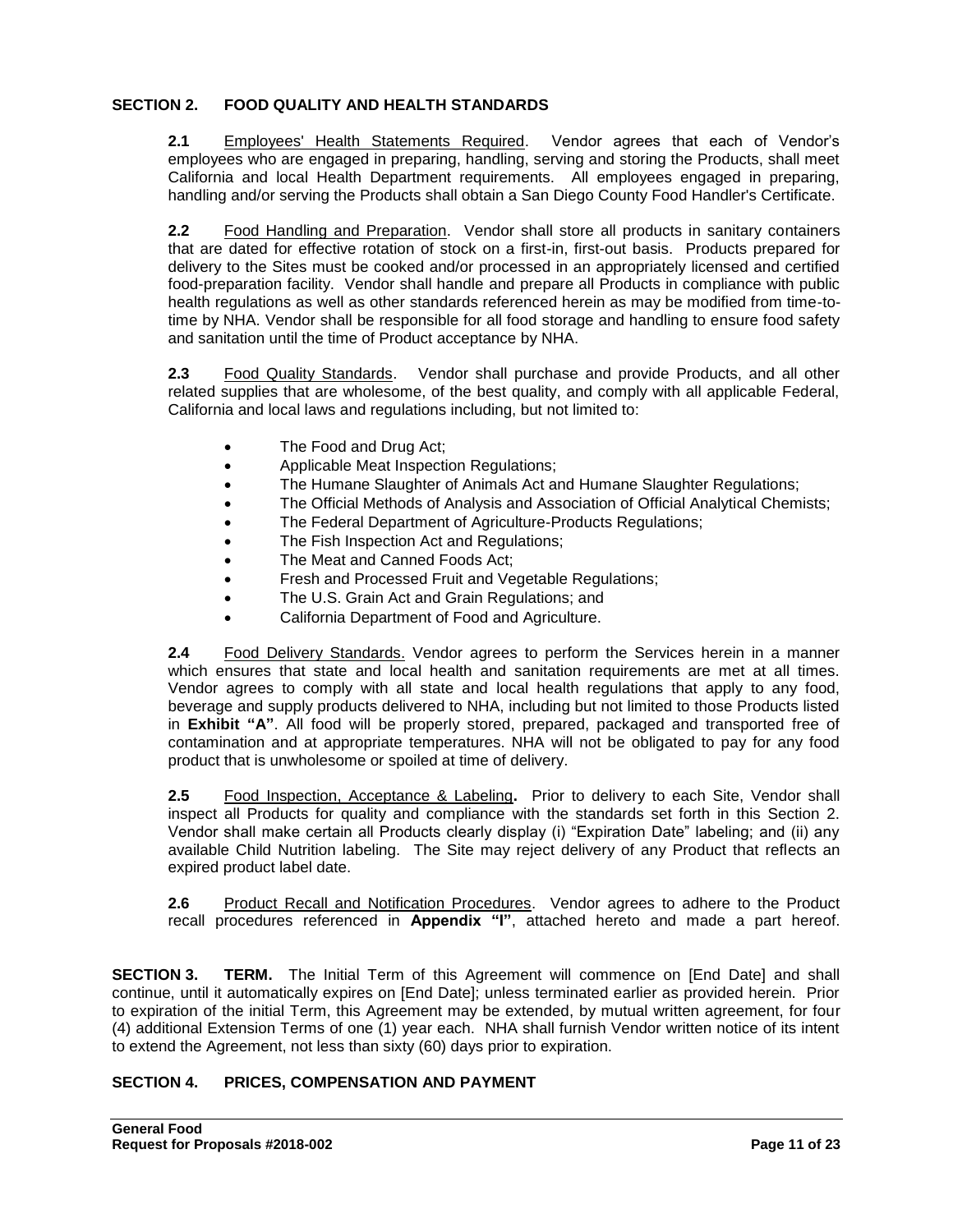**4.1** Prices.The prices charged by Vendor for the Products are listed in **Exhibit "A."** Such prices shall remain fixed for a period of six (6) months. Thereafter, the Parties agree to that the Products shall be subject to price adjustments based on market fluctuations. Price adjustments shall not exceed 20% above the prices shown in Exhibit A. There shall be no downward limit on the price adjustments. The Parties may renegotiate Exhibit A upon each anniversary of this Agreement. Additional products may be included in Exhibit A upon mutual agreement of the Parties.

**4.2** Method of Payment. The payment schedule is based on the actual quantity of Product delivered and accepted by each Site in accordance with the timetable referenced in Section 1.2 above. Vendor shall submit invoices on a weekly basis referencing Contract No. \_\_, and separately identifying the quantity of Product delivered and accepted at each Site. NHA will remit payment to the Vendor within 30 days of receipt of the approved invoice. Vendor shall submit duplicate invoices to:

#### **The Neighborhood House Association Attn: Purchasing Department 5660 Copley Drive, San Diego, CA 92111**

**4.3** Billing Records. Vendor shall maintain full and complete records of the Products delivered to NHA. Such records shall be retained for not less than three (3) years following expiration or termination of this Agreement. Such records shall be provided to NHA within five (5) business days following a written request.

## **SECTION 5. PERFORMANCE STANDARDS**

**5.1** Assurances. The additional Assurances governing agreements between NHA and Vendor are listed on **Appendix "II"**, attached hereto and made a part hereof, ("Assurances). The Parties agree to abide by all of the applicable terms and conditions set forth in the Assurances.

**5.2** Employee Identification. Vendor shall issue identification badges and/or uniforms that shall be worn by Vendor's employees when present in or around the Sites. Vendor's employees shall maintain identification that, at a minimum, displays the employee's picture, name and Vendor's name.

**5.3** Equal Employment Opportunity. Vendor shall not discriminate against any employee or applicant for employment on any basis prohibited by law. Vendor shall provide equal opportunity in all employment practices. Vendor shall comply with all state and federal Wage and Hour laws and all California and Federal laws and regulations governing employment and conditions of employment. Vendor shall comply with the California Workers' Compensation Act as applicable to its employees.

**5.4** Drug Free Workplace Policy. Vendor shall advise all of its employees of NHA's DRUG FREE WORKPLACE POLICY that states:

"The unlawful manufacture, distribution, dispensing, possession, or use of a controlled substance is prohibited at the Neighborhood House Association, including its Head Start Centers and other worksites."

Vendor's employees must agree to the terms of this policy as a condition of employment and be advised that violations of this policy shall result in appropriate disciplinary action, up to and including termination, and that an employee convicted of a violation of a criminal drug statute, occurring in the workplace, is required to notify his/her supervisor of the conviction, in writing, no later than five (5) calendar days after such conviction.

**5.5** Compliance with Law; Licenses and Permits. Vendor shall possess and maintain throughout the term of this Agreement, an "A" rating issued by the San Diego County Department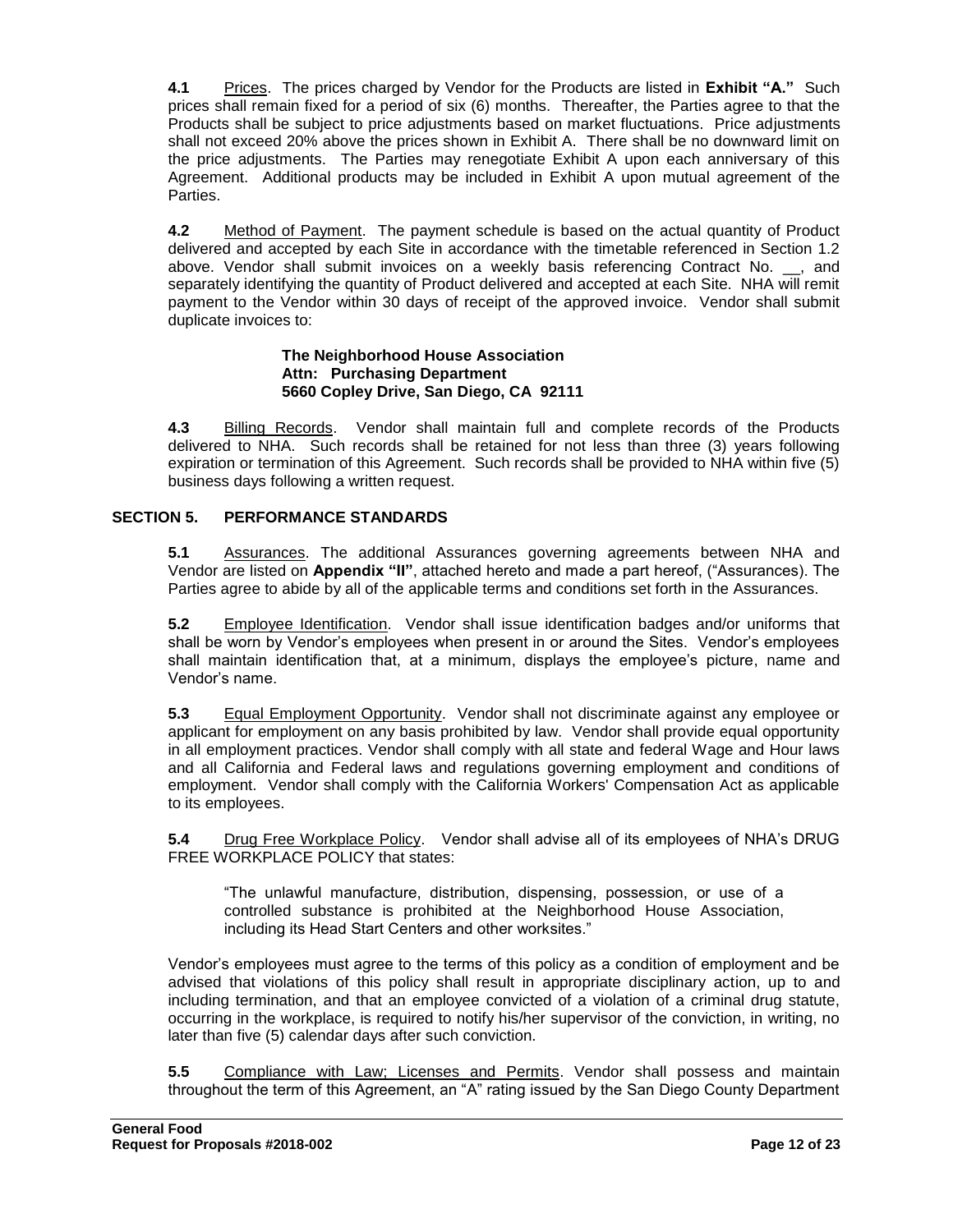of Public Health, for all locations it operates in San Diego County and present proof of the same upon NHA's. Contractor shall strictly comply with all state, federal and local laws, ordinances and regulations applicable to and governing its operations and the Vending Services, and shall procure all necessary licenses and permits. Vendor shall, within twenty-four (24) hours of discovery, notify NHA of any known violation of law or revocation, suspension, termination or other change to any required license or permit. Vendor shall promptly take all steps required to correct the violation of law or reinstate or obtain the license or permit. Should Vendor take any action deemed unlawful or unsafe by law, rule or regulation, such action shall constitute a material breach of this Agreement.

**5.6** Debarment and Suspension Status. Vendor assures and certifies to NHA that it and any subcontractor hired by Vendor to perform on its behalf hereunder, is not currently suspended, debarred, or otherwise prohibited (i) by the Federal Government from bidding on, accepting or being awarded federally funded contracts, either as a contractor or subcontractor; or (ii) by the State of California from bidding on, accepting or being awarded public works contracts, either as a contractor or subcontractor. Vendor agrees to inform NHA within forty-eight (48) hours of any change in its debarment status.

6.0 **INDEMNIFICATION**. Vendor shall indemnify, hold harmless and defend NHA and its officers, directors, agents and employees from and against any and all liabilities, obligations, damages, costs, losses, and expenses (including reasonable attorneys' fees), in litigation commenced by or against Vendor and all claims, demands, actions or judgments of every nature whatsoever in favor of any person on account of personal injury or death, or damages to or loss of property or profits resulting in whole or in part from any act, omission, negligence, fault or violation of law or ordinance, associated with Vendor's performance of this Agreement, and any transactions arising out of or related to this Agreement. Such indemnification by Vendor shall apply unless such damage or injury results from the sole negligence, gross negligence or willful misconduct of NHA its officers, directors, agents or employees.

7.0 **INSURANCE**. Vendor shall, at its sole cost and expense, procure and maintain, throughout the term of this Agreement, the insurance set forth herein. All insurance policies shall be issued by an insurance company authorized by law to conduct business in the State of California, subject to NHA's approval. Vendor shall provide NHA original insurance certificates evidencing the required coverage.

**7.1** Commercial General Liability Policy with coverages as broad and as encompassing as the Commercial General Liability in the occurrence form, and providing coverage against claims for bodily injury or death and property damage occurring in or upon any Site, and arising out of Vendor's and its employees', subcontractors', agents' and authorized representatives' performance of this Agreement. Such insurance shall be primary and non-contributory with any other coverage, including NHA's, and shall afford immediate defense and indemnification of NHA to the limit of not less than TWO MILLION DOLLARS (\$2,000,000.00). Such insurance shall waive any right of subrogation against NHA;

7.2 Employer's Liability insurance with the following limits:

| Bodily Injury by Accident | - | \$1,000,000.00 each accident |
|---------------------------|---|------------------------------|
| Bodily Injury by Disease  |   | \$1,000,000.00 policy limit  |

• Bodily Injury by Disease - \$1,000.000.00 each employee

**7.3** Commercial Automobile Liability, or Business Auto coverage with limits not less than ONE MILLION DOLLARS (\$1,000,000.00) for each occurrence, combines single limit for bodily injury or death and property damage, covering owned, non-owned and hired automobiles, including loading and unloading operations;

7.4 Workers' Compensation insurance as required by the laws of the State of California.

**7.5** The Commercial General Liability and Commercial Automobile Liability insurance policies must include an additional insured endorsement consistent with the requirements referenced below. The policies shall provide for notice of cancellation to NHA, as the certificate holder.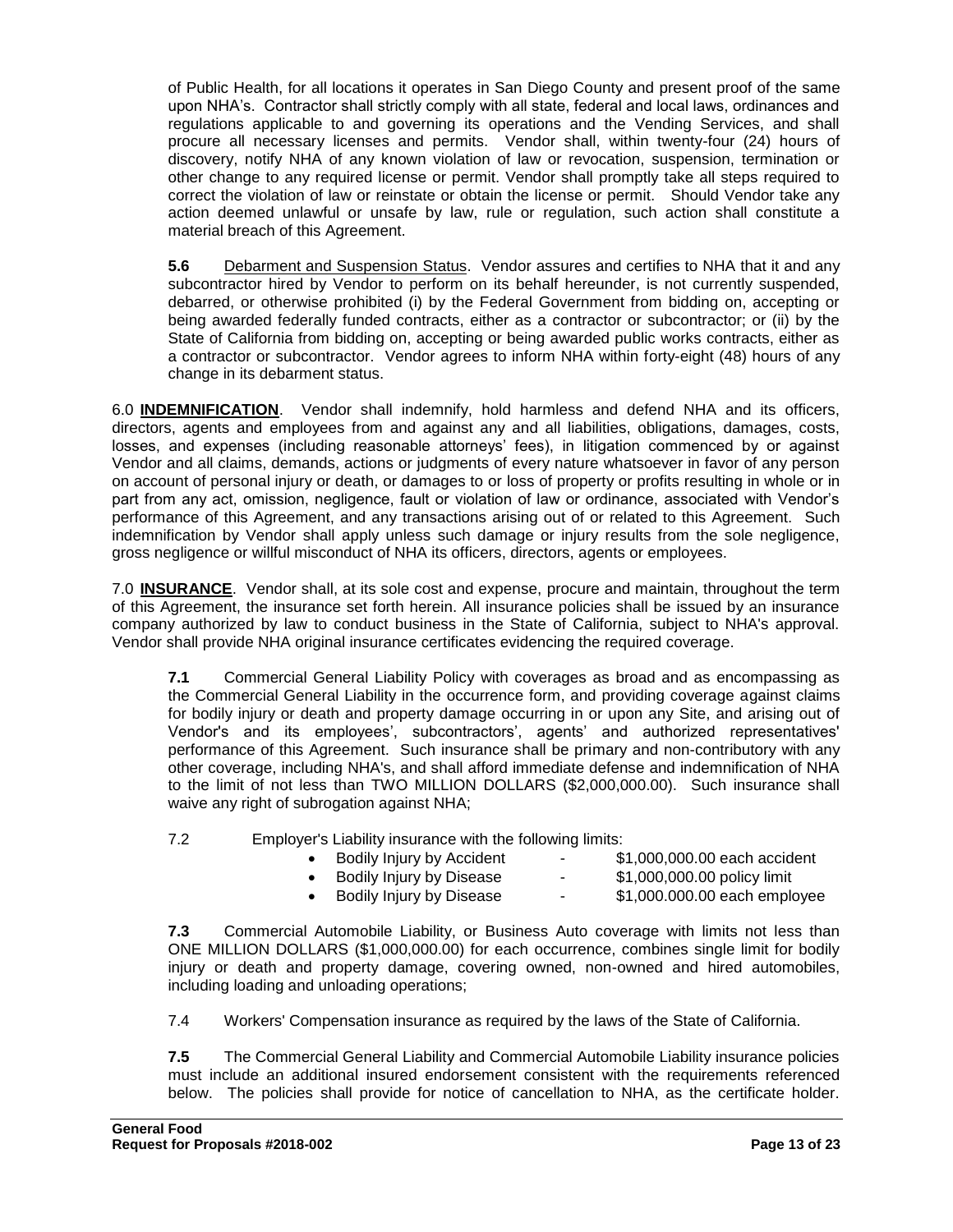Vendor and NHA agree that the specified coverage or limits of insurance in no way limits the liability of Vendor. Vendor shall maintain the required insurance coverage and endorsements throughout the term of this Agreement.

The CGL and Commercial Automobile Liability insurance policies described above must include the following additional insured endorsement language:

*"The Neighborhood House Association, and its members, officers, directors, agents and employees are named as additional insured and are provided the same coverage as the named insured, including the cost of defense against claims for bodily injury or death and property damage occurring in or upon or resulting from the insured's use or occupancy of the Sites, or arising out of the insured's or its members', officers', directors', employees', agents', or subcontractors' performance or non-performance of this Agreement between the insured and Neighborhood House Association, unless such claim is determined by a court of competent jurisdiction to have arisen from the sole or gross negligence or the willful misconduct of an additional insured. The named insured's coverage is primary and shall not require contribution from the additional insured's insurance coverage."*

**8.0 TERMINATION.** This Agreement shall automatically expire on [End Date], unless extended or terminated earlier as provided herein.

**8.1** Material Breach and Cure. Vendor's failure to comply with the obligations set forth Sections 2, 5, 6, 7 and 9.1 of this Agreement shall be a material breach. Should Vendor, during the term of this Agreement, make any assignment for the benefit of its creditors, or voluntarily or involuntarily be declared bankrupt, or file for protection under any chapter of the Bankruptcy Act, or if a receiver or liquidator shall be appointed to administer the Vendor's affairs, such action by Vendor shall be a material breach of this Agreement. In the event Vendor commits a material breach of this Agreement, as set forth above, NHA shall give Vendor ten (10) business days within which to cure the breach. If Vendor fails to cure such material breach within the cure period, NHA may immediately and without further notice, terminate this Agreement and any obligations of NHA to perform hereunder. Such termination shall be deemed to be for cause.

**8.2** Termination for Convenience of Parties. After completion of the Initial Term, either party may terminate this Agreement by giving at least thirty (30) days written notice to the other party.

#### **SECTION 9. GENERAL PROVISIONS**

**9.1** Independent Contractor Status; No Agency Relationship. NHA and Vendor are and shall remain independent entities. Neither Vendor nor its agents or employees shall act as officers, agents, or employees of NHA. Vendor has no authority to assume or create any commitment or obligation on behalf of NHA or, to bind NHA in any manner. The Parties intend that Vendor, in performing the services specified in this Agreement, shall act as an independent contractor and shall have control of its work and the manner in which it is performed.

**9.2** Force Majeure. The obligation of any party to perform any acts herein shall be suspended during the period such performance is prevented by acts of God; war; riot; invasion; fire; accident; strike or walkout; government interference, regulation, appropriation, or rationing; or by inability to secure goods because of the foregoing conditions. The obligation to perform shall resume immediately upon cessation of the force majeure condition(s).

**9.3** Project Managers. The Parties' respective designated representatives shall be the dayto-day contact persons during the performance of services provided under this Agreement. Vendor's Project Manager shall be [\_\_\_\_\_\_\_\_\_\_]. NHA's Project Manager shall be its **Senior Director of Nutrition Services**. During the term of this Agreement, Vendor agrees to consult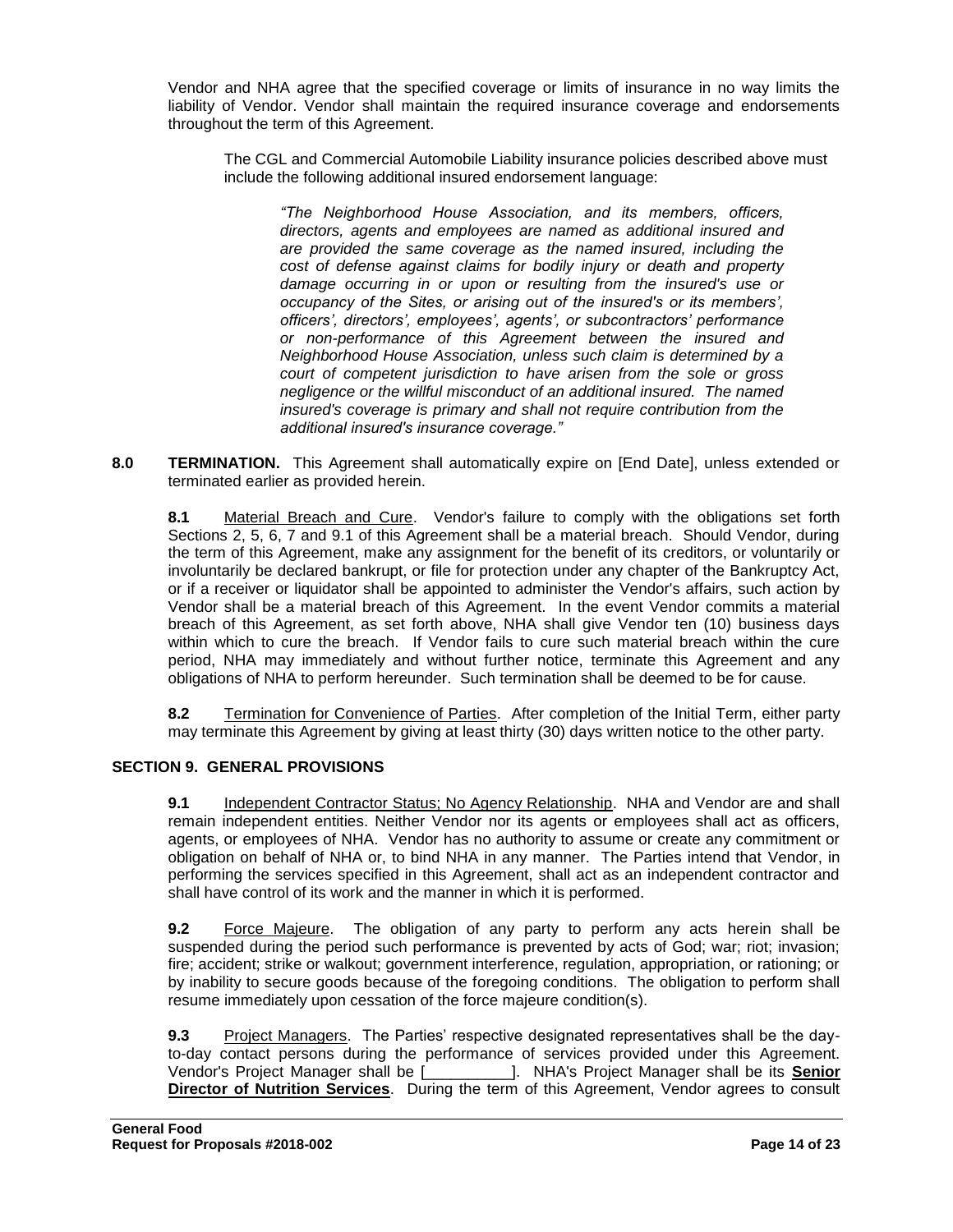with NHA's Project Manager (a) regarding the format of any periodic report(s) or other deliverables; and (b) the adequacy of the Services provided by Vendor. All submittals required of Vendor shall be delivered to NHA's Project Manager; however, NHA's Project Manager may not (x) award, renew or terminate this Agreement; (y) agree to, or sign any modifications to the Agreement; or (z) obligate NHA for payment outside the scope of the Agreement.

**9.4** Notices. Any notice required by this Agreement shall be deemed to have been sufficiently communicated when (1) personally delivered or (2) on the second (2nd) business day after mailing by overnight delivery, postage prepaid:

#### **to NHA addressed**: **with copy to**:

The Neighborhood House Association **Legal Department** Attn: Sr. Director, Nutrition Services The Neighborhood House Association 5660 Copley Drive 5660 Copley Drive San Diego, California 92111 San Diego, California 92111

#### **or to Vendor addressed**: \_\_\_\_\_\_\_\_\_\_\_\_\_\_\_\_\_\_\_\_

\_\_\_\_\_\_\_\_\_\_\_\_\_\_\_\_\_\_\_\_ \_\_\_\_\_\_\_\_\_\_\_\_\_\_\_\_\_\_\_\_ \_\_\_\_\_\_\_\_\_\_\_\_\_\_\_\_\_\_\_\_

**9.5** Confidential Information. All information furnished or disclosed to Vendor by NHA in connection with this Agreement which is identified as confidential is received in confidence, shall remain the property of NHA and shall not be disclosed to any third-party without NHA's prior written consent. Vendor shall not use any such information for any purpose other than to perform this Agreement.

**9.6** Subordination. This Agreement and the obligations of NHA herein shall be subordinate to any ground and premises leases, and to obligations (including deeds of trusts, mortgages, bonds, and all instruments supplemental thereto), and all renewals, modifications, consolidations, replacements and extensions thereof, created or given by NHA with respect to the Sites. Vendor hereby covenants and agrees that it will at any time required by NHA, during the term hereof and any extension or renewal, give and execute all further assurances as may be reasonably required to evidence and effectuate this subordination provision, to the holder or holders of any such leases or obligations.

**9.7** Assignment and Subcontracting**.** Vendor shall not assign or transfer any interest in this Agreement, whether by assignment or novation, without the prior written consent of NHA; and any purported assignment by Vendor, without prior written consent, shall be null and void and constitute a material breach.

**9.8** Modifications and Amendments**.** No amendment or modification of this Agreement shall be valid or binding unless made in writing and signed on behalf of each party by a duly authorized representative.

**9.9** Headings. All section and paragraph headings are for reference and convenience only and do not alter, amend, explain, interpret or otherwise affect the terms and conditions of this Agreement.

**9.10** Applicable Law**.** This Agreement is made and entered into in the State of California and its interpretation and enforcement and the construction of its terms shall be governed by California law.

**9.11** Attorneys' Fees**.** If legal action, including arbitration or action for declaratory relief, is brought by either party to interpret or enforce any provisions of this Agreement, the prevailing party shall be entitled to an award of reasonable attorneys' fees and other costs incurred, the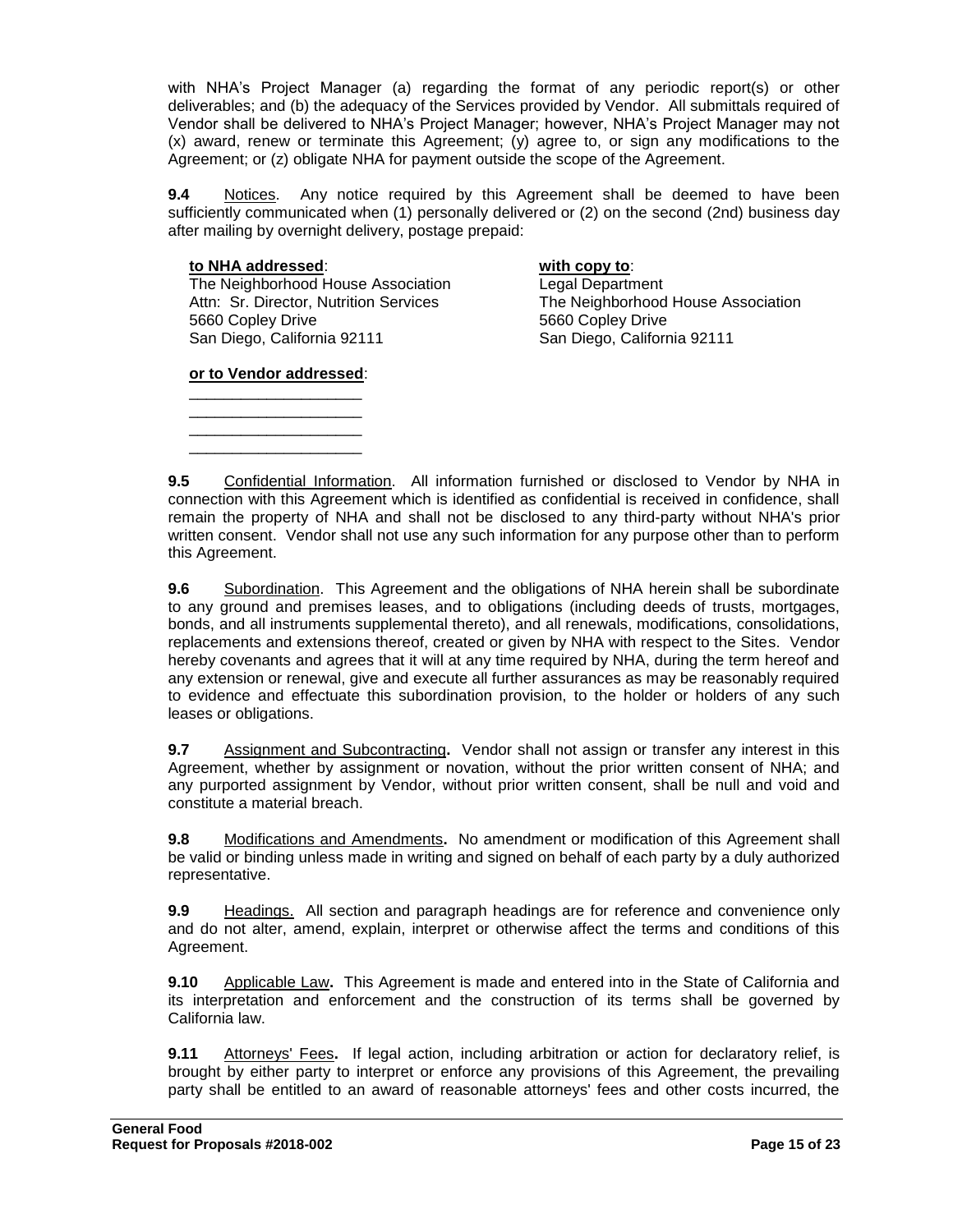award of which may be determined in the same action or a separate action brought for that purpose.

**9.12** Entire Agreement. This Agreement represents the sole and entire agreement between NHA and Vendor, and supersedes all prior negotiations, representations, agreements, arrangements or understandings, either oral or written, between or among the parties hereto, relating to the subject matter of this Agreement.

**9.13** Partial Invalidity**.** If any term or provision of this Agreement is held by a court of competent jurisdiction to be invalid, void or unenforceable, the remainder of the provisions of this Agreement shall remain in full force and effect and shall in no way be affected, impaired or invalidated.

**9.14** Non-Exclusivity. Vendor acknowledges and agrees that this Agreement does not grant Vendor the exclusive right or privilege to provide NHA with any or all of the Products and Services that are the subject of this Agreement. NHA expressly reserves the right to contract with other parties to obtain similar or identical products.

**9.15** No Waiver of Breach or Default. NHA's failure to strictly and/or promptly enforce any of its rights, including but not limited to declaring a default, requiring cure of default, and/or terminating this Agreement, shall not operate as a waiver of the default or breach of NHA's rights, or to defeat or affect in any way the rights of either party, with respect to any such continuing or subsequent default or breach. No waiver shall be inferred from or implied by anything done or omitted by either party, except an express written waiver. All rights and remedies of either party with respect to default and breach shall be cumulative and not alternative. Each party expressly reserves the right to enforce any and all rights it has herein at any such time as the party, in its sole discretion, deems appropriate.

**IN WITNESS WHEREOF**, the parties hereto have caused this Agreement, including Appendixes I, and II to be signed in their names and on their behalf by the duly authorized representatives.

#### **[CONTRACTOR] The Neighborhood House Association**

Its:

 $\mathsf{B}\mathsf{v}$ 

 $Bv_{-}$ 

 Rudolph A. Johnson, III Its: President and Chief Executive Officer

Approved as to form and legality: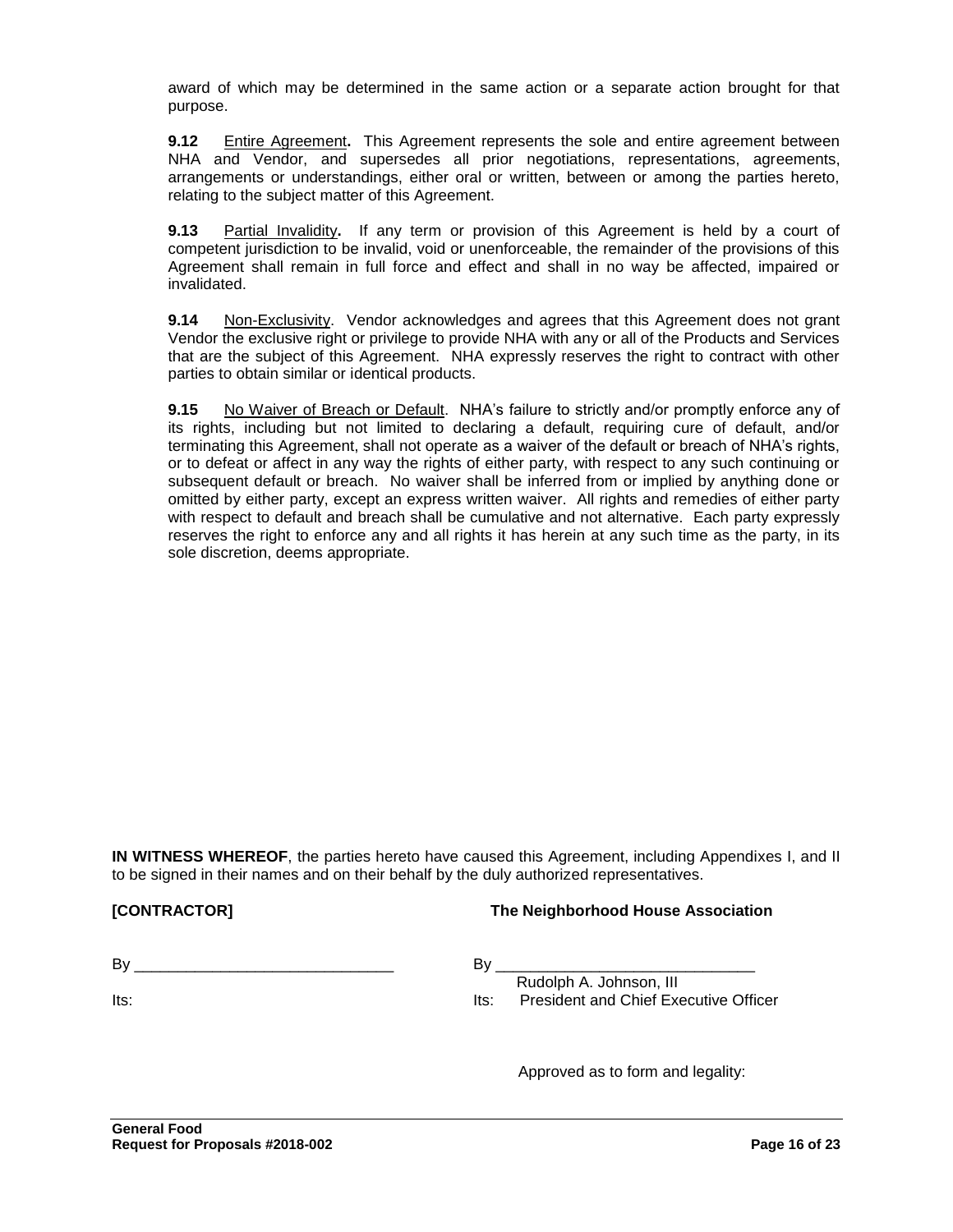Dwight D. Smith Executive Vice President, General Counsel

\_\_\_\_\_\_\_\_\_\_\_\_\_\_\_\_\_\_\_\_\_\_\_\_\_\_\_\_\_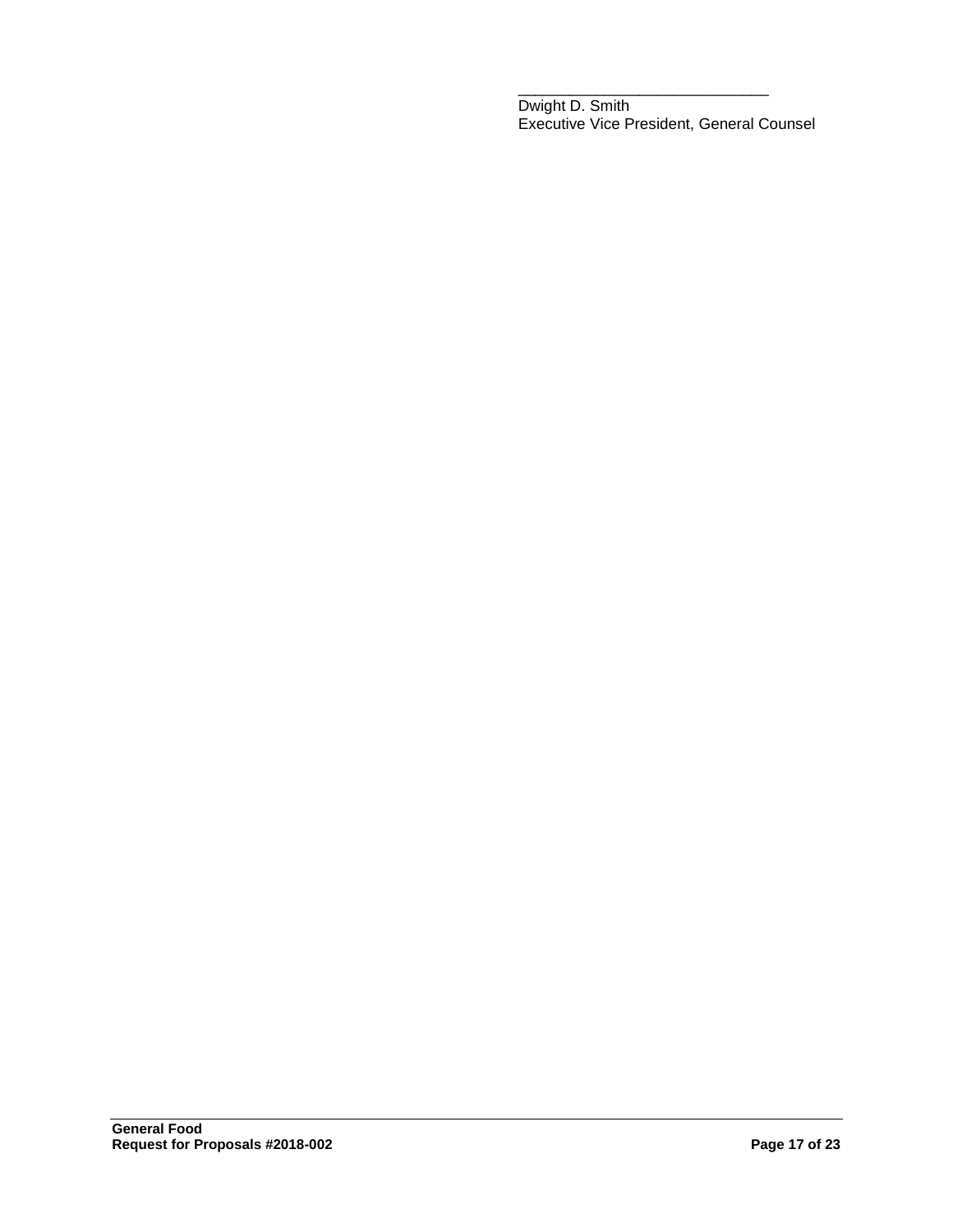# **APPENDIX "I"**

PRODUCT RECALL AND NOTIFICATION PROCEDURES

[TO BE PROVIDED BY CONTRACTOR]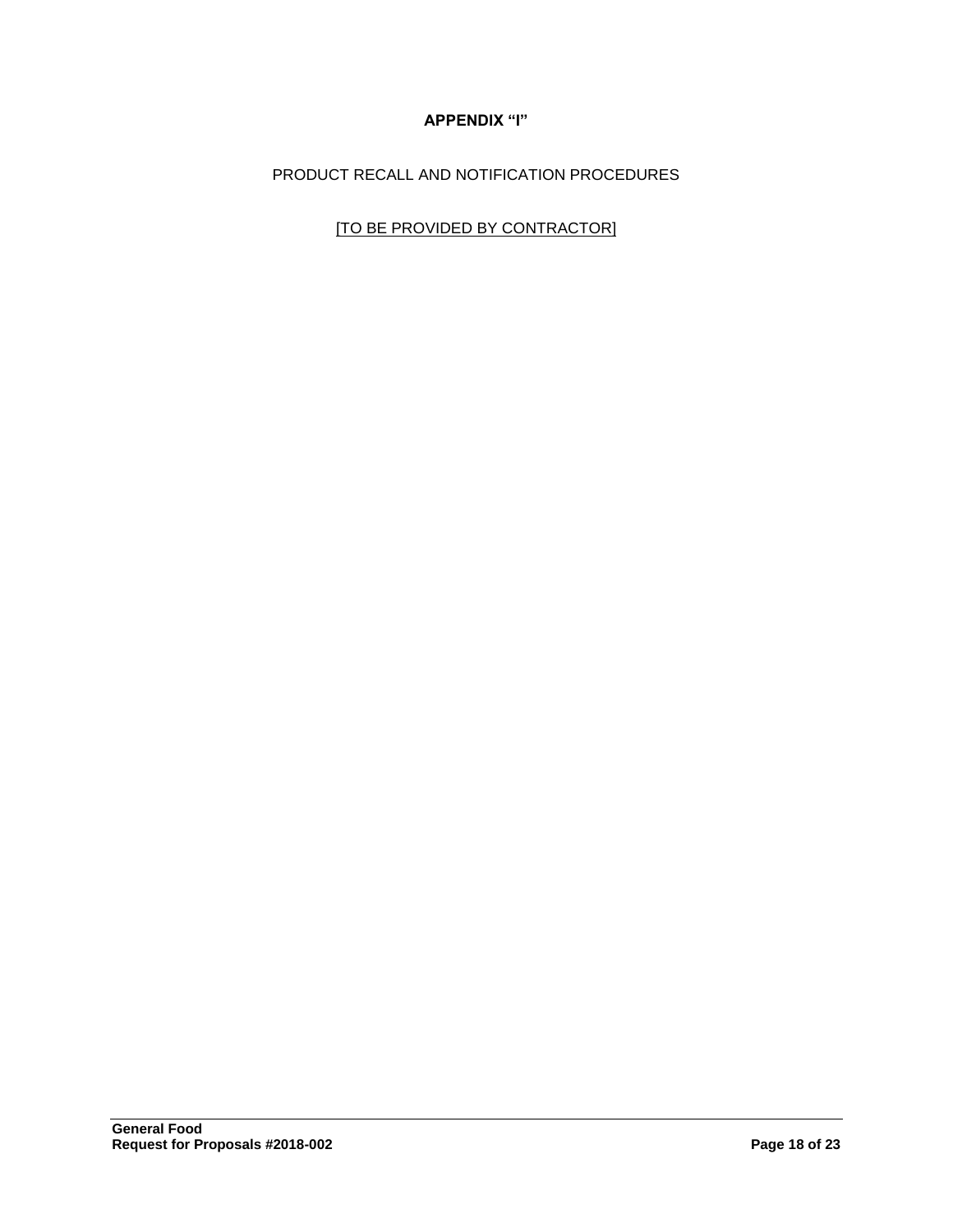#### **APPENDIX "II" ADDITIONAL ASSURANCES**

Vendor hereby assures and certifies that it will comply with the regulations, policies, guidelines and requirements, including 2 CFR 200 and E.O. 12372 as they relate to the application, acceptance and use of federal funds for this federally assisted project. To the extent applicable, Vendor assures and certifies to NHA that:

- 1. It possesses legal authority to enter into this Agreement; that a resolution, motion, or similar action has been duly adopted or passes as an official act of the applicant's governing body, authorizing the execution of the Agreement, including all understandings and assurances contained therein, and directing and authorizing the person identified as the official representative of the Vendor to act in connection with the Agreement and to provide such additional information as may be required.
- 2. It, and any subcontractor hired to perform hereunder, will comply with E.O. 11246, "Equal Employment Opportunity," as amended by E.O. 11375, "Amending Executive Order 11246 relating to Equal Employment Opportunity," and as supplemented by regulations at 41 CFR Part 60, "Office of Federal Contract Compliance Programs, Equal Employment Opportunity, and Department of Labor."
- 3. It, and any subcontractor hired to perform hereunder, will comply with the provisions of the Hatch Act (5 U.S.C. §§ 1501 -1508, and 7324 - 7328), which limits the political activity of the employee.
- 4. It, and any subcontractor hired to perform hereunder, will establish safeguards to prohibit employees from using their positions for a purpose that is or gives the appearance of being motivated by a desire for private gain for themselves or others, particularly those with whom they have family, business, or other ties.
- 5. It, and any subcontractor hired to perform hereunder, will comply with the Copeland "Anti-Kickback" Act (18 U.S.C. § 874), as supplemented by the Department of Labor Regulations (29 C.F.R. Part 3, "Contractors and subcontractors on public building or public work financed in whole or in part by loans or grants from the United States").
- 6. It, and any subcontractor hired to perform hereunder, will fully comply with all Federal statutes relating to the prohibition against forced child labor and severe forms of trafficking in persons. These include but are not limited to the Trafficking Victims Protection Act of 2000 (22 U.S.C. § 7104, et seq.) which authorizes the termination of grants, contracts and/or cooperative agreements, without penalty to the Federal awarding agency/department, if Vendor or any of its subcontractors (i) engages in severe forms of trafficking in persons; (ii) has procured a commercial sex act during the effective period of the contract; and/or (iii) uses forced labor in its performance of this Agreement.
- 7. It, and any subcontractor hired to perform hereunder, will fully comply with all Federal statutes relating to non-discrimination. These include but are not limited to: (a) Title VI of the Civil Rights Act of 1964 (42 U.S.C. § 2000d et seq.) which prohibits discrimination on the bases of race, color or national origin; Title VII of the Civil Rights Act of 1964, as amended, the California Fair Employment Practices Act; and any other Federal and State law and regulations hereinafter enacted which may apply to the application.
- 8. Regarding all negotiated contracts excluding those for less than \$2,500, NHA, the Federal Awarding Agency, the Comptroller General of the United States, or any of their duly authorized representatives, shall have access to any books, documents, papers and records of the contractor which are directly pertinent to a specific program for the purpose of making audits, examinations, excerpts and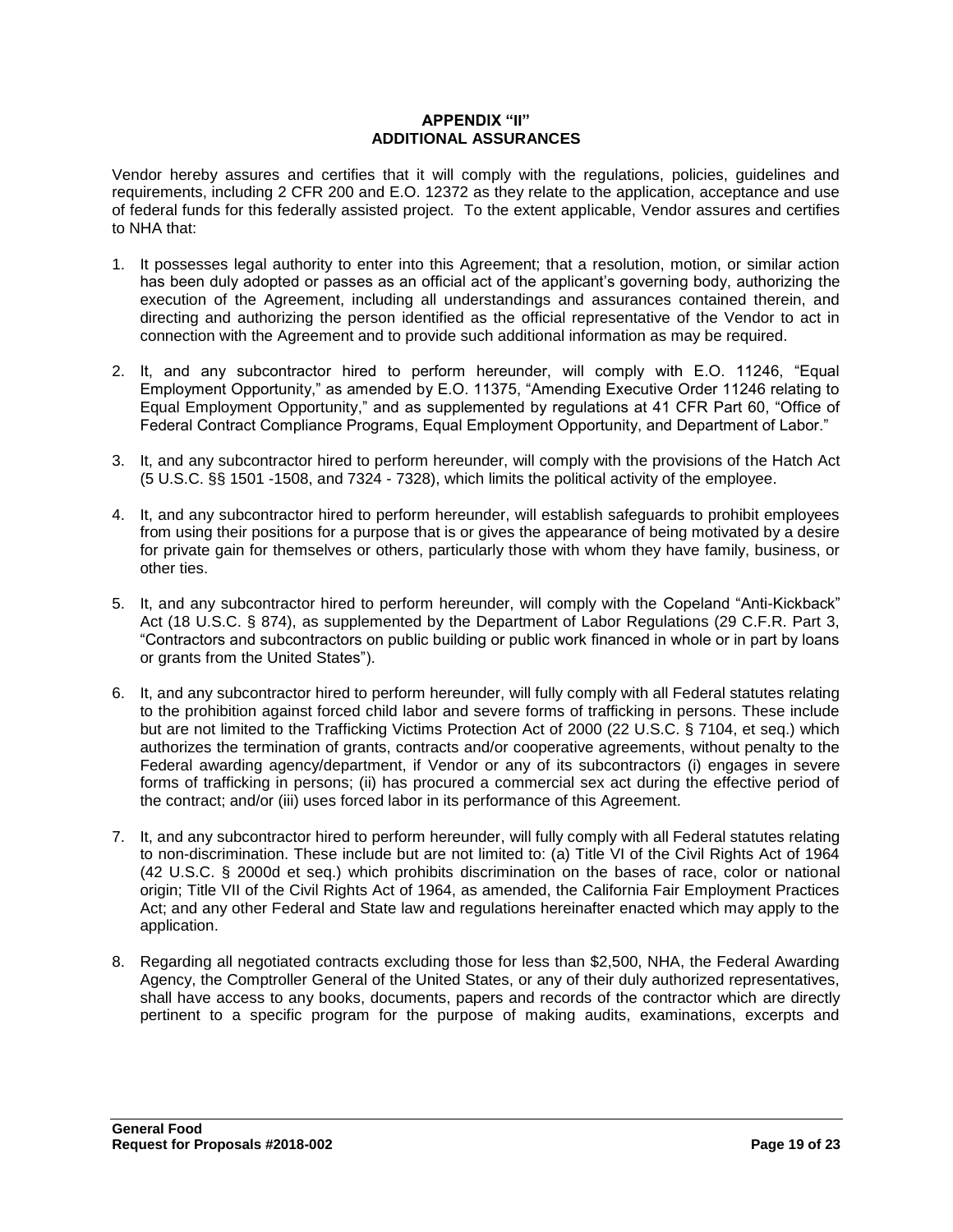Appendix II Additional Assurances

Transcriptions.

- 9. Regarding all negotiated contracts in excess of \$100,000, Vendor agrees to comply with all applicable standards, orders or regulations issued pursuant to the Clean Air Act (42 U.S.C. 7401 et seq.) and the Federal Water Pollution Control Act as amended (33 U.S.C. 1251 et seq.). Violations will be reported to the Federal awarding agency and the Regional Office of the Environmental Protection Act (EPA).
- 10. It, and any subcontractor hired to perform hereunder, will comply with all applicable requirements of all other Federal laws, executive orders, regulations and policies governing this program.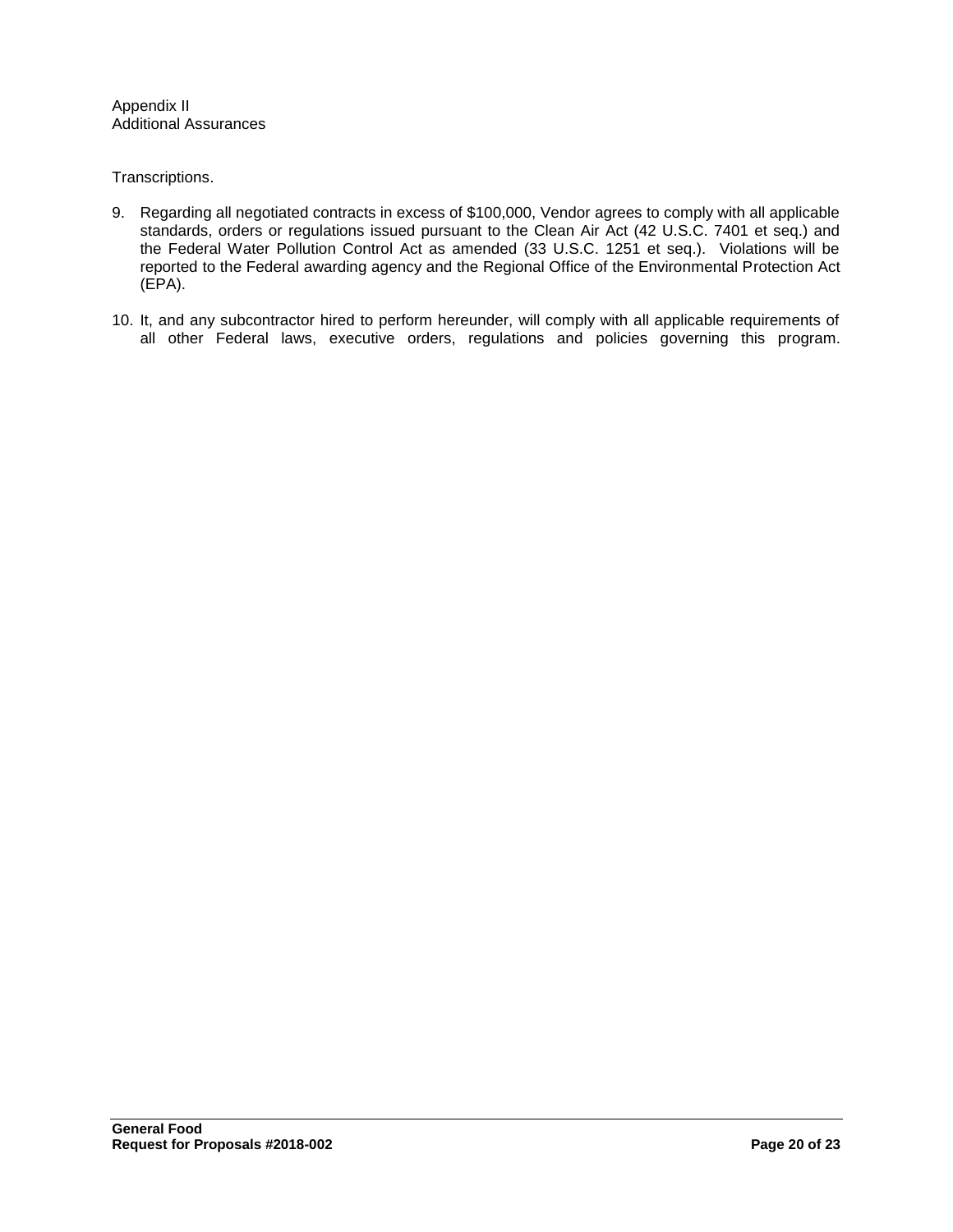#### **EXHIBIT C**

# **REQUEST RESPONSE SUBMITTAL FORM**

| <b>NHA Request #</b>                                                                                                                                                                                          |           |  |  |
|---------------------------------------------------------------------------------------------------------------------------------------------------------------------------------------------------------------|-----------|--|--|
| The undersigned hereby proposes to furnish all services necessary to completely fulfill the Scope of<br>Services, without restriction. The total amount in <b>Exhibit A</b> of the RFP equals \$              |           |  |  |
| Respondent Name (Please Print) __________________________________Business Address: __________________________                                                                                                 |           |  |  |
| [ ] Proprietorship [ ] Partnership [ ] Corporation [ ] LLC [ ] LLP FEIN #__________________________                                                                                                           |           |  |  |
| If Partnership, list all general partner(s)                                                                                                                                                                   |           |  |  |
|                                                                                                                                                                                                               |           |  |  |
| Primary contact for the Request Process                                                                                                                                                                       |           |  |  |
|                                                                                                                                                                                                               |           |  |  |
| Can Respondent commence work on the start date in the Request? Y/N If no, when?                                                                                                                               |           |  |  |
| Has the Specimen Contract attached to the Request been reviewed? Y / N<br>Are any terms unacceptable? $Y/N$ If yes, specify the terms                                                                         |           |  |  |
|                                                                                                                                                                                                               |           |  |  |
|                                                                                                                                                                                                               |           |  |  |
|                                                                                                                                                                                                               |           |  |  |
| <b>CERTIFICATION</b><br>I declare that the foregoing is true and correct and that I am authorized to make this representation and<br>submit the attached Response to NHA's Request # The Connect on behalf of |           |  |  |
| <u> 1989 - Johann Barn, mars an t-Amerikaansk politiker (* 1908)</u>                                                                                                                                          |           |  |  |
|                                                                                                                                                                                                               | Signature |  |  |
|                                                                                                                                                                                                               |           |  |  |

Type or Print Name

\_\_\_\_\_\_\_\_\_\_\_\_\_\_\_\_\_\_\_\_\_\_\_\_\_\_\_\_\_\_\_\_\_\_\_\_\_\_\_\_\_\_\_\_\_\_\_\_\_\_\_\_\_\_\_\_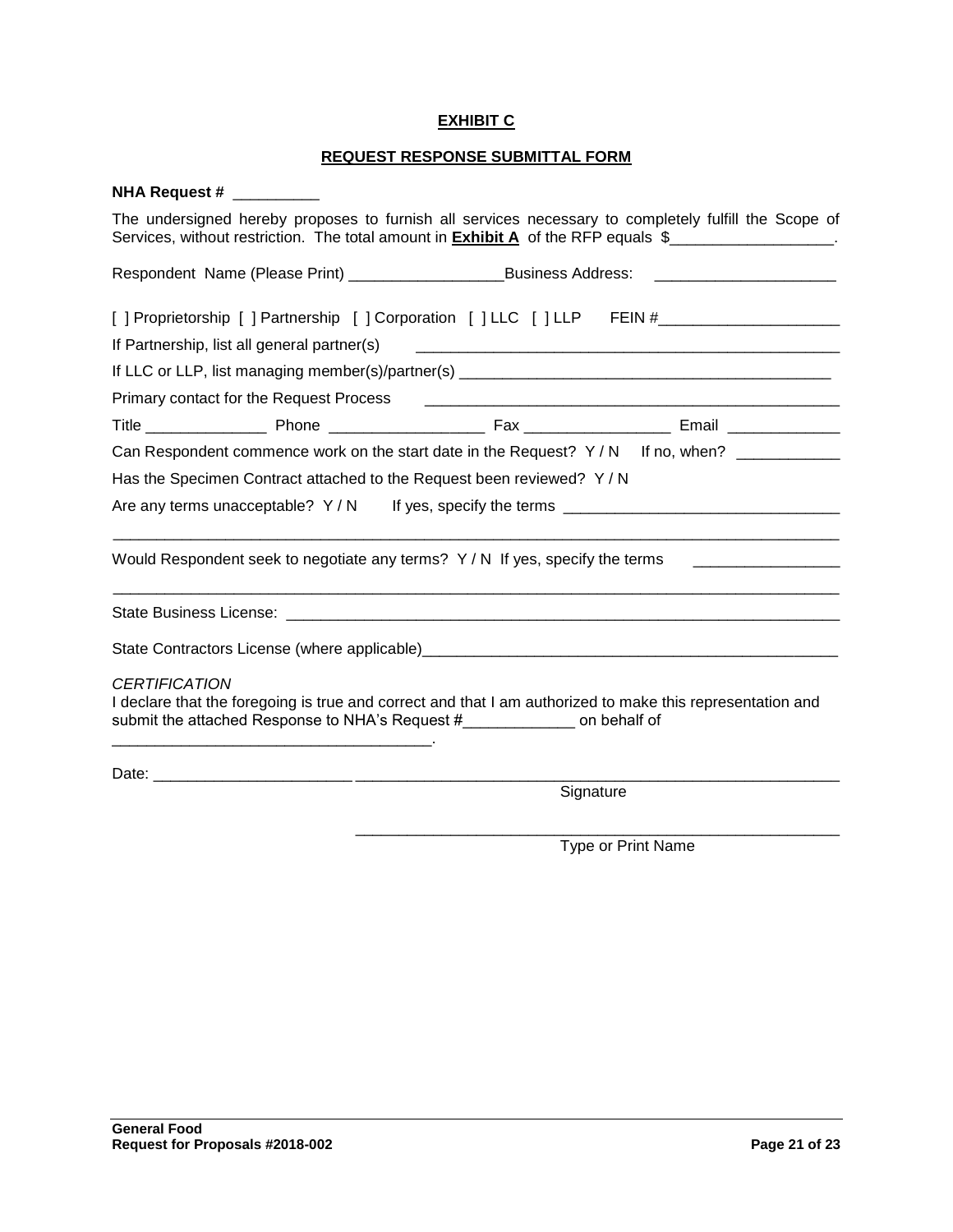#### **EXHIBIT D**

| <b>Vendor References Form</b>                                                                                                                                                                                                                                                      |  |  |  |  |
|------------------------------------------------------------------------------------------------------------------------------------------------------------------------------------------------------------------------------------------------------------------------------------|--|--|--|--|
|                                                                                                                                                                                                                                                                                    |  |  |  |  |
| Please provide a minimum of three (3) references where work of a similar size and nature was performed<br>within the past three (3) years. The purpose for the references is to enable NHA to judge the<br>responsibility, experience, skill, and business standing of the bidder. |  |  |  |  |
|                                                                                                                                                                                                                                                                                    |  |  |  |  |
|                                                                                                                                                                                                                                                                                    |  |  |  |  |
|                                                                                                                                                                                                                                                                                    |  |  |  |  |
|                                                                                                                                                                                                                                                                                    |  |  |  |  |
|                                                                                                                                                                                                                                                                                    |  |  |  |  |
|                                                                                                                                                                                                                                                                                    |  |  |  |  |
|                                                                                                                                                                                                                                                                                    |  |  |  |  |
|                                                                                                                                                                                                                                                                                    |  |  |  |  |
|                                                                                                                                                                                                                                                                                    |  |  |  |  |
|                                                                                                                                                                                                                                                                                    |  |  |  |  |
|                                                                                                                                                                                                                                                                                    |  |  |  |  |
|                                                                                                                                                                                                                                                                                    |  |  |  |  |
|                                                                                                                                                                                                                                                                                    |  |  |  |  |
|                                                                                                                                                                                                                                                                                    |  |  |  |  |
|                                                                                                                                                                                                                                                                                    |  |  |  |  |
|                                                                                                                                                                                                                                                                                    |  |  |  |  |
|                                                                                                                                                                                                                                                                                    |  |  |  |  |
|                                                                                                                                                                                                                                                                                    |  |  |  |  |
|                                                                                                                                                                                                                                                                                    |  |  |  |  |
|                                                                                                                                                                                                                                                                                    |  |  |  |  |